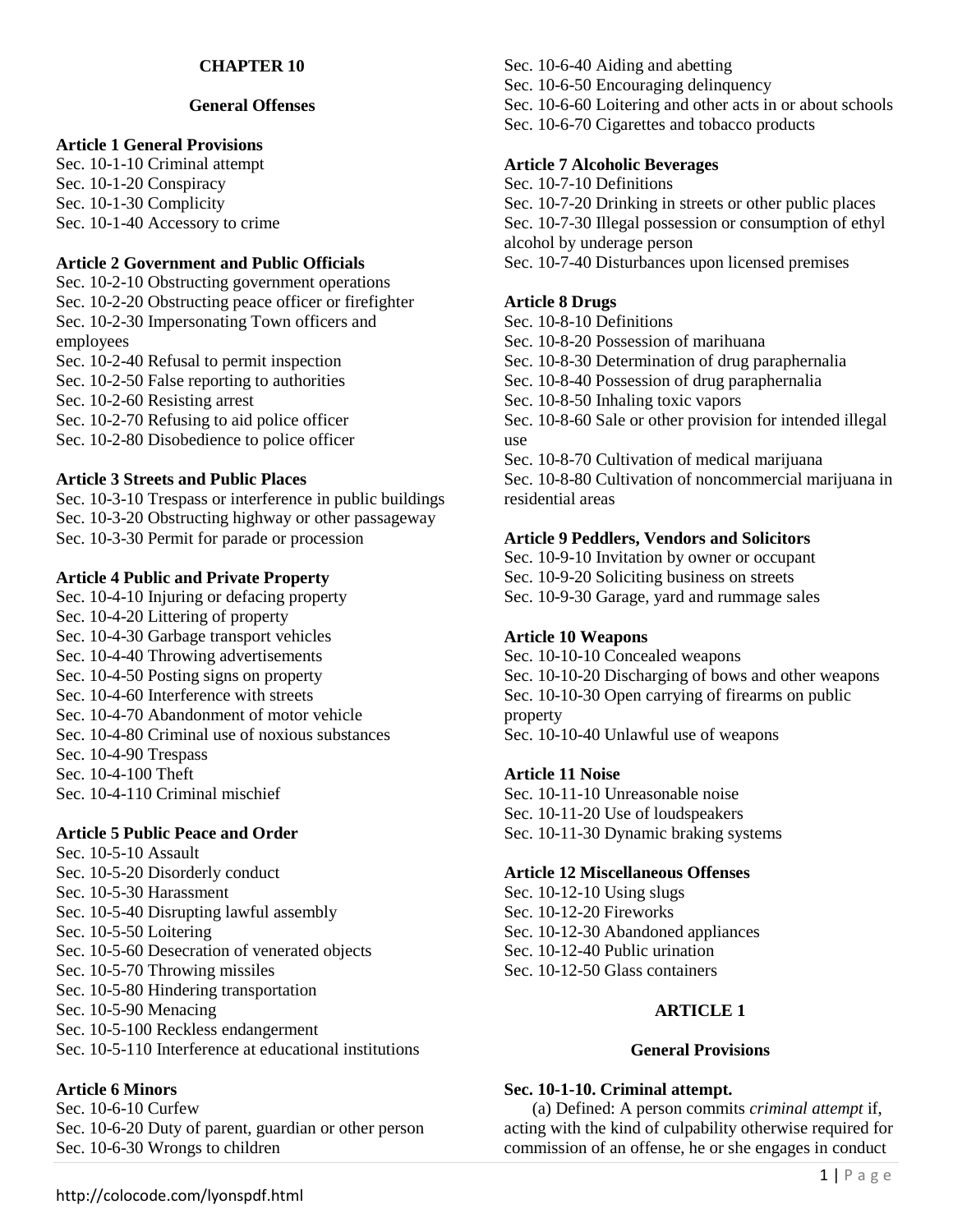constituting a substantial step toward the commission of the offense. A *substantial step* is any conduct, whether act, omission or possession, which is strongly corroborative of the firmness of the actor's purpose to complete the commission of the offense. Factual or legal impossibility of committing the offense is not a defense if the offense could have been committed had the attendant circumstances been as the actor believed them to be, nor is it a defense that the crime attempted was actually perpetrated by the accused.

(b) Aiding in Criminal Attempt: A person who engages in conduct intending to aid another to commit an offense commits criminal attempt if the conduct would establish his or her complicity under Section 10- 1-40 of this Chapter were the offense committed by the other person, even if the other is not guilty of committing or attempting the offense.

(c) Defense: It is an affirmative defense to a charge under this Section that the defendant abandoned his or her effort to commit the crime or otherwise prevented its commission, under circumstances manifesting the complete and voluntary renunciation of his or her criminal intent. (Prior code 4-9-15; Ord. 956 §1, 2014)

## **Sec. 10-1-20. Conspiracy.**

(a) A person commits conspiracy to commit a crime if, with the intent to promote or facilitate its commission, he or she agrees with another person that they, or one (1) or more of them, will engage in conduct which constitutes a crime or an attempt to commit a crime, or he or she agrees to aid the other person in the planning or commission of a crime or of an attempt to commit such crime.

(b) No person may be convicted of conspiracy to commit a crime unless an overt act in pursuance of that conspiracy is proved to have been done by him or her or by a person with whom he or she conspired.

(c) If a person knows that the person with whom he or she conspires to commit a crime has conspired with another person to commit the same crime, he or she is guilty of conspiring to commit a crime with the other person, whether or not he or she knows the other person's identity.

(d) If a person conspires to commit a number of crimes, he or she is guilty of only one (1) conspiracy so long as such multiple crimes are part of a single criminal episode. (Prior code 4-9-16; Ord. 956 §1, 2014)

## **Sec. 10-1-30. Complicity.**

A person is legally accountable as principal for the behavior of another constituting a criminal offense if,

with the intent to promote or facilitate the commission of the offense, he or she aids, abets or advises the other person in planning or committing the offense. (Prior code 4-9-17; Ord. 956 §1, 2014)

## **Sec. 10-1-40. Accessory to crime.**

A person is an accessory to crime if, with intent to hinder, delay or prevent the discovery, detection, apprehension, prosecution, conviction or punishment of another for the commission of a crime, he or she renders assistance to such person. *Render assistance* means to:

(1) Harbor or conceal the perpetrator of the crime.

(2) Warn such person of impending discovery or apprehension; except that this does not apply to a warning given in an effort to bring such person into compliance with the law.

(3) Provide such person with money, transportation, weapon, disguise or other thing to be used in avoiding discovery or apprehension.

(4) By force, intimidation or deception, obstruct anyone in the performance of any act which might aid in the discovery, detection, apprehension, prosecution or punishment of such person.

(5) Conceal, destroy or alter any physical or testimonial evidence that might aid in the discovery, detection, apprehension, prosecution, conviction or punishment of such person. (Prior code 4-9-18; Ord. 956 §1, 2014)

# **ARTICLE 2**

# **Government and Public Officials**

# **Sec. 10-2-10. Obstructing government operations.**

(a) A person commits obstructing government operations if he or she intentionally obstructs, impairs or hinders the performance of a governmental function by a public servant, by using or threatening to use violence, force or physical interference or obstacle.

(b) It shall be an affirmative defense that:

(1) The obstruction, impairment or hindrance was of unlawful action by a public servant;

(2) The obstruction, impairment or hindrance was of the making of an arrest; or

(3) The obstruction, impairment or hindrance of a governmental function was by lawful activities in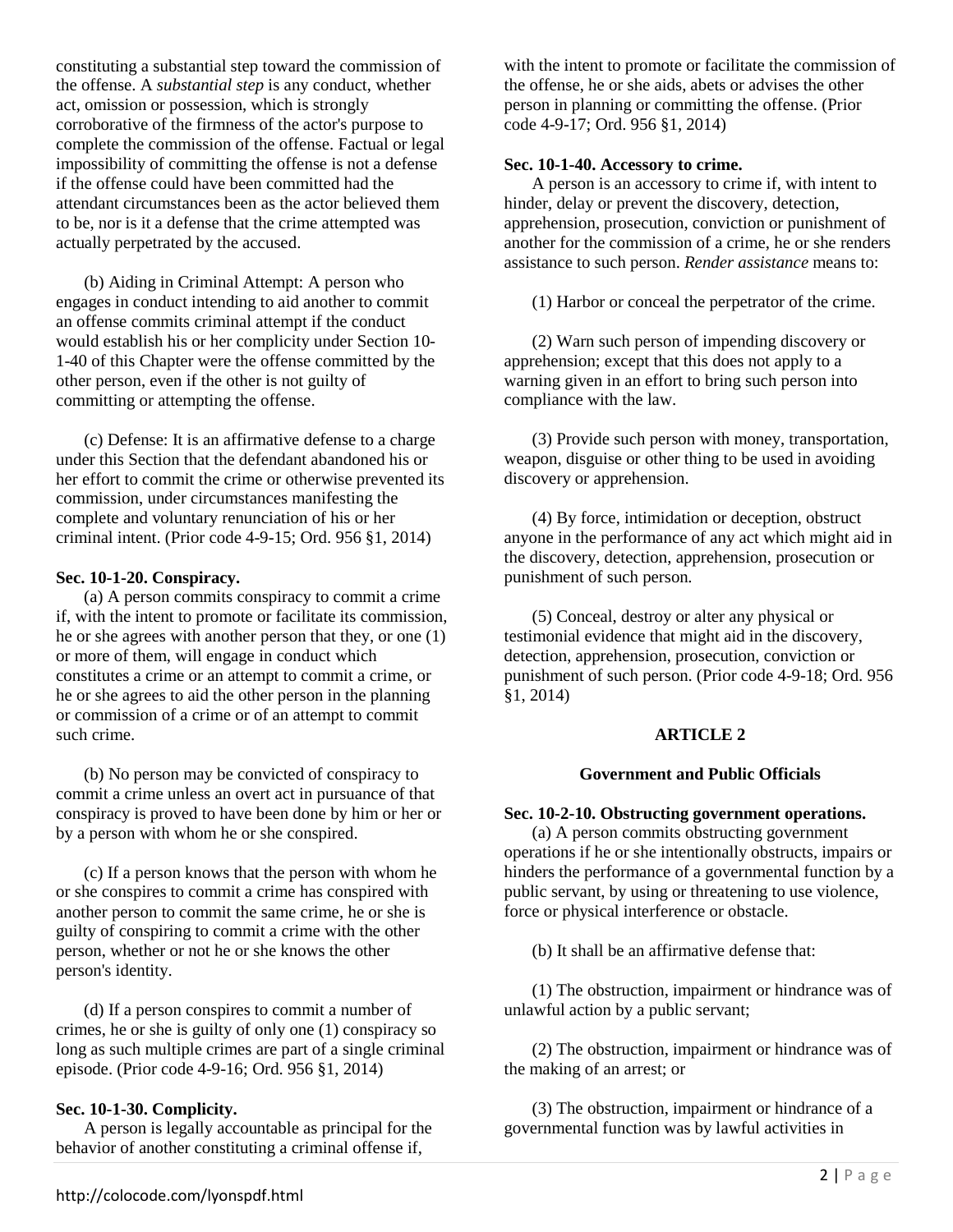connection with a labor dispute with the government. (Prior code 4-6-1; Ord. 956 §1, 2014)

## **Sec. 10-2-20. Obstructing peace officer or firefighter.**

(a) It is unlawful for any person, by using or threatening to use violence, force, physical interference, or an obstacle, to knowingly:

(1) Obstruct, impair or hinder the enforcement of the penal law or the preservation of the peace by a peace officer, acting under color of his or her official authority;

(2) Obstruct, impair or hinder the prevention, control or abatement of fire by a firefighter, acting under color of his or her official authority;

(3) Obstruct, impair or hinder the administration of medical treatment or emergency assistance by an emergency medical service provider or rescue specialist, acting under color of his or her official authority; or

(4) Obstruct, impair or hinder the administration of emergency care or emergency assistance by a volunteer, acting in good faith to render such care or assistance without compensation at the place of an emergency or accident.

(b) To assure that animals used in law enforcement or fire prevention activities are protected from harm, a person commits obstructing a peace officer or firefighter when, by using or threatening to use violence, force, physical interference or an obstacle, he or she knowingly obstructs, impairs or hinders any such animal.

(c) It is no defense to a prosecution under this Section that the peace officer was acting in an illegal manner, if he or she was acting under color of his or her official authority as defined in Subsection 10-2-50(c) of this Article.

(d) For purposes of this Section, unless the context otherwise requires:

*Emergency medical service provider* means a member of a public or private emergency medical service agency, whether that person is a volunteer or receives compensation for services rendered as such emergency medical service provider.

*Rescue specialist* means a member of a public or private rescue agency, whether that person is a volunteer or receives compensation for services rendered as such rescue specialist. (Prior code 4-6-3; Ord. 956 §1, 2014)

## **Sec. 10-2-30. Impersonating Town officers and employees.**

(a) A person commits impersonating a public servant if he or she falsely pretends to be a public servant other

than a peace officer and performs any act in that pretended capacity.

(b) It is no defense to a prosecution under this Section that the office the actor pretended to hold did not in fact exist. (Prior code 4-6-6; Ord. 956 §1, 2014)

## **Sec. 10-2-40. Refusal to permit inspection.**

A person commits the offense of refusal to permit inspection if, knowing that a public servant is legally authorized to inspect property:

(1) He or she refuses to produce or make available the property for inspection at a reasonable hour; or

(2) The property is available for inspection and he or she refuses to permit the inspection at a reasonable hour. (Prior code 4-6-7; Ord. 956 §1, 2014)

## **Sec. 10-2-50. False reporting to authorities.**

(a) A person commits false reporting to authorities if he or she:

(1) Knowingly causes a false alarm of fire or other emergency to be transmitted to or within an official or volunteer fire department, ambulance service or any other government agency, including the Town, which deals with emergencies involving danger to life or property;

(2) Makes a report or knowingly causes the transmission of a report to law enforcement authorities of a crime or other incident within their official concern when he or she knows that it did not occur.

(3) Makes a report or knowingly causes the transmission of a report to law enforcement authorities pretending to furnish information relating to an offense or other incident within their official concern when he or she knows that he or she has no such information or knows that the information is false;

(4) Knowingly gives false information to any law enforcement officer with the purpose of implicating another; or

(5) Knowingly provides false identifying information to law enforcement authorities.

(b) For purposes of this Section, *identifying information* means a person's name, address, date of birth, social security number, driver's license or Colorado identification number. (Prior code 4-5-4; Ord. 956 §1, 2014)

**Sec. 10-2-60. Resisting arrest.**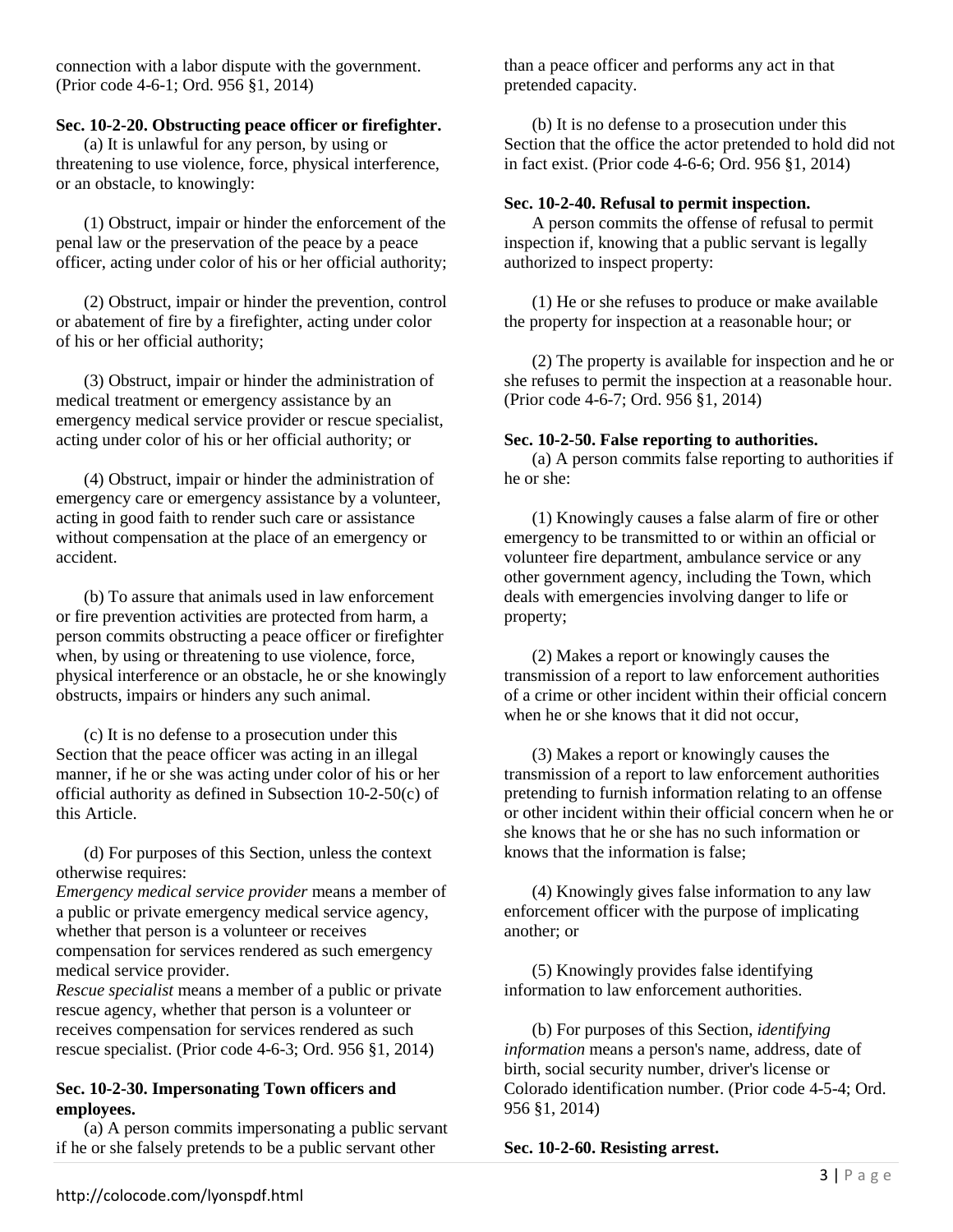(a) A person commits resisting arrest if he or she knowingly prevents or attempts to prevent a peace officer, acting under color of his or her official authority, from effecting an arrest of the actor or another, by:

(1) Using or threatening to use physical force or violence against the peace officer or another; or

(2) Using any other means which creates a substantial risk of causing bodily injury to the peace officer or another.

(b) It is no defense to a prosecution under this Section that the peace officer was attempting to make an arrest which in fact was unlawful if he or she was acting under color of his or her official authority and, in attempting to make the arrest, he or she was not resorting to unreasonable or excessive force giving rise to the right of self defense.

(c) A peace officer acts *under color of his or her official authority* when, in the regular course of assigned duties, he or she is called upon to make and does make a judgment in good faith, based upon surrounding facts and circumstances, whether an arrest should be made by him.

(d) The term *peace officer*, as used in this Section, means a police officer in uniform or, if out of uniform, one who has identified himself or herself by exhibiting his or her credentials as such peace officer to the person whose arrest is attempted. (Prior code 4-6-2; Ord. 956 §1, 2014)

## **Sec. 10-2-70. Refusing to aid police officer.**

A person eighteen (18) years of age or older commits the offense of refusing to aid a peace officer when, and upon command by a person known to him or her to be a peace officer, he or she unreasonably refuses or fails to aid such peace officer in effecting or securing an arrest or preventing the commission by another of any offense. (Prior code 4-6-4; Ord. 956 §1, 2014)

#### **Sec. 10-2-80. Disobedience to police officer.**

It is unlawful for any person to knowingly disobey the lawful or reasonable order of any police officer, which order is given incident to the discharge of the official duties of such police officer. (Prior code 4-6-9; Ord. 956 §1, 2014)

## **ARTICLE 3**

#### **Streets and Public Places**

**Sec. 10-3-10. Trespass or interference in public buildings.** 

(a) No person shall so conduct himself or herself at or in any public building owned, operated or controlled by the Town as to willfully deny to any public official, public employee or any invitee on such premises the lawful rights of such official, employee or invitee to enter, to use the facilities of or to leave any such public building.

(b) No person shall, at or in any such public building, willfully impede any public official or employee in the lawful performance of duties or activities through the use of restraint, abduction, coercion or intimidation or by force and violence or threat thereof.

(c) No person shall willfully refuse or fail to leave any such public building upon being requested to do so by the Town officer charged with maintaining order in such public building, if such person has committed, is committing, threatens to commit or incites others to commit any act which did, or would if completed, disrupt, impair, interfere with or obstruct the lawful missions, professions, procedures or functions being carried on in such public building.

(d) No person shall, at any meeting or session conducted by any judicial, legislative or administrative body or official at or in any public building, willfully impede, disrupt or hinder the normal proceedings of such meeting or session by any act of intrusion into the chamber or other areas designated for the use of the body or official conducting the meeting or session or by any act designed to intimidate, coerce or hinder any member of such body or official engaged in the performance of duties at such meeting or session.

(e) No person shall, by any act of intrusion into the chamber or other areas designated for the use of any executive body or official at or in any public building, willfully impede, disrupt or hinder the normal proceedings of such body or official.

(f) The term *public building*, as used in this Section, includes any premises being temporarily used by a public officer or employee in the discharge of his or her official duties. (Prior code 4-7-1; Ord. 956 §1, 2014)

## **Sec. 10-3-20. Obstructing highway or other passageway.**

(a) A person commits an offense if, without legal privilege, he or she intentionally, knowingly or recklessly:

(1) Obstructs a highway, street, sidewalk, railway, waterway, building entrance, elevator, aisle, stairway or hallway to which the public or a substantial group of the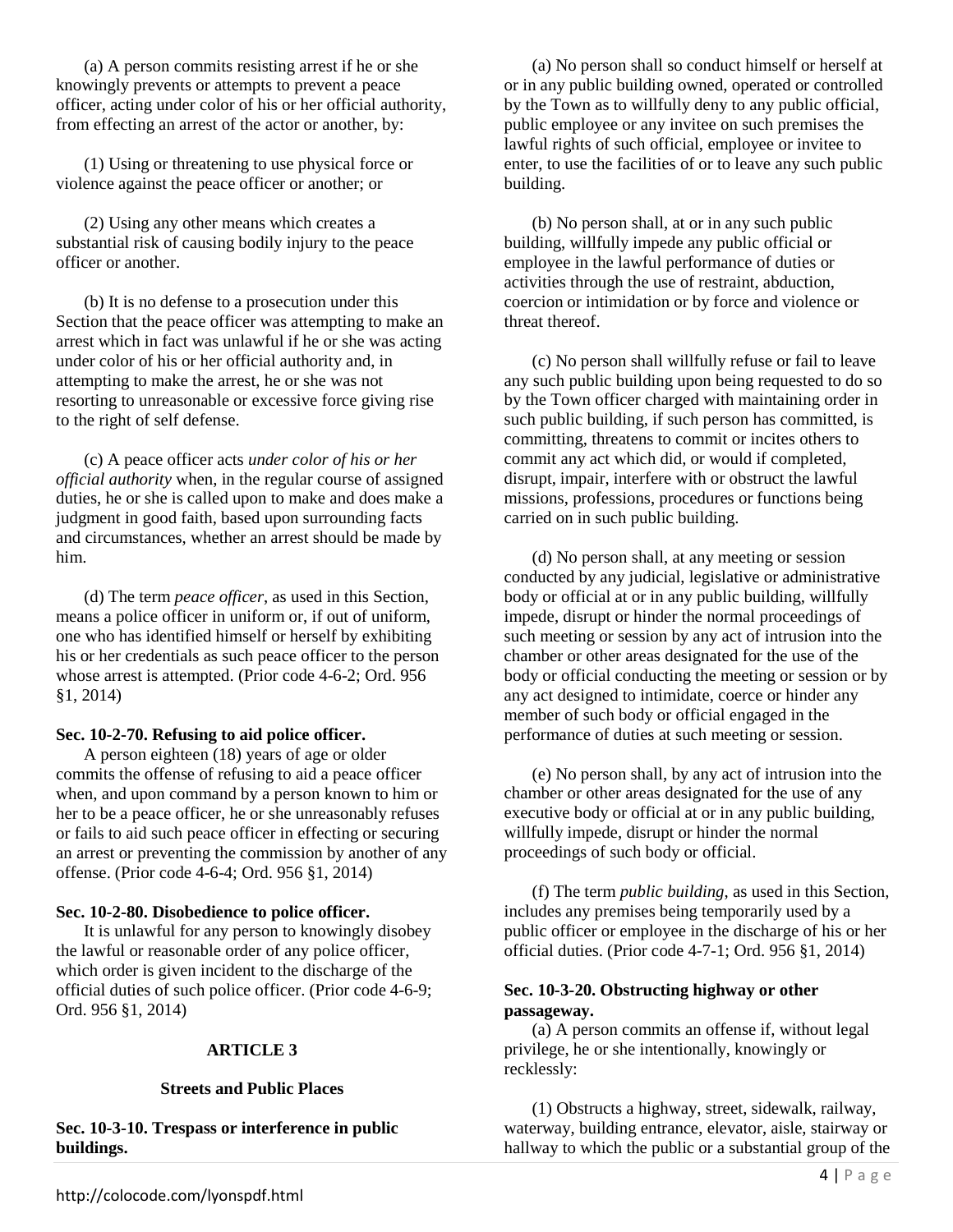public has access or any other place used for the passage of persons, vehicles or conveyances, whether the obstruction arises from his or her acts alone or from his or her acts and the acts of others; or

(2) Disobeys a reasonable request or order to move issued by a person he or she knows to be a peace officer, a firefighter or a person with authority to control the use of the premises, to prevent obstruction of a highway or passageway or to maintain public safety by dispersing those gathered in dangerous proximity to a fire, riot or other hazard.

(b) For the purposes of this Section, *obstruct* means to render impassable or to render passage unreasonably inconvenient or hazardous. (Prior code 4-7-2; Ord. 956 §1, 2014)

## **Sec. 10-3-30. Permit for parade or procession.**

No funeral processions or parades, except the forces of the United States Armed Services, military forces of the State and the forces of the Police and Fire Departments, shall occupy, march or proceed along any street or roadway, except in accordance with a permit issued by the Boulder County Sheriff and such other regulations as set forth herein which may apply. (Prior code 4-7-3; Ord. 956 §1, 2014)

## **ARTICLE 4**

## **Public and Private Property**

### **Sec. 10-4-10. Injuring or defacing property.**

(a) Injuring Property Belonging to Town: It shall be unlawful for any person to either willfully, maliciously, wantonly, negligently or in any other manner injure or destroy real property or improvements thereto, or moveable or personal property belonging to the Town.

(b) Defacing Property: It shall be unlawful for any person to deface or cause, aid in, or permit the defacing of public or private property without the consent of the owner by any method of defacement, including but not limited to painting, drawing, writing or otherwise marring the surface of the property, by use of paint, spray paint, ink or any other substance or object. Any person convicted of violating this Subsection shall be ordered by the Court to personally make repairs to any property damaged, or properties similarly damaged, if possible. In addition, upon each conviction for defacing property pursuant to this Subsection, the offender's driver's license shall be revoked as provided in Section 42-2-125, C.R.S.

(c) Defacing Posted Notice: It is unlawful for any person to knowingly mar, destroy or remove any posted notice authorized by law. (Prior code 4-8-1; Ord. 956 §1, 2014)

### **Sec. 10-4-20. Littering of property.**

(a) Any person who deposits, throws or leaves any litter on any public or private property or in any water commits littering unless:

(1) Such property is in an area designated by law for the disposal of such material, and such person is authorized by the proper public authority to so use such property;

(2) The litter is placed in a receptacle or container installed on such property for such purposes; or

(3) Such person is the owner or tenant in lawful possession of such property or has first obtained written consent of the owner or tenant in lawful possession unless the act is done under the personal direction of said owner or tenant.

(b) The term *litter*, as used in this Section, means all rubbish, waste material, refuse, garbage, trash, debris or other foreign substance, solid or liquid, of any form, size, kind and description.

(c) The phrase *public or private property*, as used in this Section, includes, but is not limited to, the right-ofway of any road or highway, any body of water and watercourse, including frozen areas or the shores or beaches thereof, any park, playground or building, any refuge, conservation or recreation area and any residential farm or ranch properties or timberland.

(d) Whenever litter is thrown, deposited, dropped or dumped from any motor vehicle in violation of this Section, the operator of said motor vehicle is presumed to have caused or permitted such litter to have been thrown, deposited, dropped or dumped there from. (Prior code 4-8-2; Ord. 956 §1, 2014)

## **Sec. 10-4-30. Garbage transport vehicles.**

Every cart or vehicle used to transport manure, garbage, swill or offal on any highway or street in the Town shall be fitted with a substantial tight box thereon so that no portion of such filth will be scattered or thrown onto such highway or street. (Prior code 4-8-3; Ord. 956 §1, 2014)

## **Sec. 10-4-40. Throwing advertisements.**

It shall be unlawful for any person to throw any posters, dodgers, circulars, bills, letters, envelopes, samples or devices upon any of the streets, alleys, parks or public grounds of the Town. (Prior code 4-8-4; Ord. 956 §1, 2014)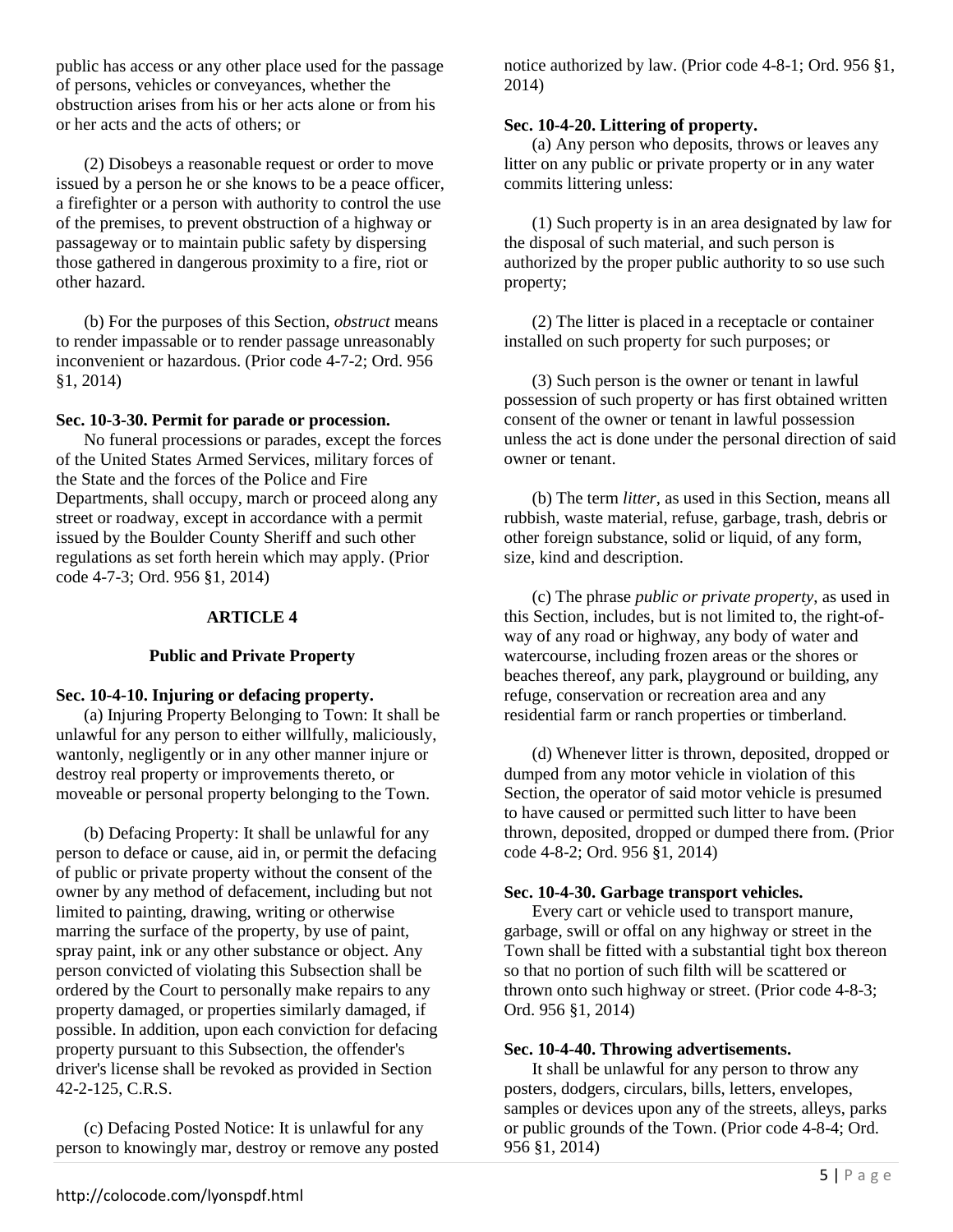### **Sec. 10-4-50. Posting signs on property.**

(a) No person shall post a sign in the public right-ofway or on any other public property, except in a public area meant solely for posting signs, as designated by the Town Administer. No beneficiary of any such sign shall knowingly fail to prevent the violation of this Section. This prohibition does not extend to persons employed or authorized by the public property's owner and acting within the scope of their employment or authority.

(b) No person shall post a sign on private property without the express permission of the owner thereof. This prohibition does not extend to communications intended solely for the owner or occupant of the private property whose posting does not damage that property or require a trespass.

(c) For purposes of this Section: *Beneficiary of a sign* means a person who is the intended recipient of the benefit brought about by the posting of a sign.

*Post* means to affix in any manner, including, without limitation, mailing, tacking, taping, tying, gluing, pasting, painting, staking, marking or writing. (Prior code 4-8-5; Ord. 956 §1, 2014)

### **Sec. 10-4-60. Interference with streets.**

It shall be unlawful for any person to dig any hole, drain or ditch in any street, avenue or alley without first obtaining the written permission to do so from the Board of Trustees. It shall be unlawful for any person, without first having obtained written permission from the Board of Trustees, to dig, remove, carry away or cause or procure the same to be done, any sod, stone, earth, sand or gravel from any street, avenue, alley or public grounds. (Prior code 4-8-6; Ord. 956 §1, 2014)

#### **Sec. 10-4-70. Abandonment of motor vehicle.**

(a) It is unlawful for any person to abandon any motor vehicle upon a street, highway, right-of-way or any other public property, or upon any private property without the express consent of the owner or person in lawful charge of that private property.

(b) To *abandon* means to leave a thing with the intention not to retain possession of or to assert ownership over it. The intent need not coincide with the act of leaving.

(c) It is prima facie evidence of the necessary intent that:

(1) The motor vehicle has been left for more than seven (7) days unattended and unmoved;

(2) License plates or other identifying marks have been removed from the motor vehicle;

(3) The motor vehicle has been damaged or is deteriorated so extensively that it has value only for junk or savage; or

(4) The owner has been notified by a law enforcement agency to remove the motor vehicle and it has not been removed within three (3) days after notification. (Prior code 4-8-8; Ord. 956 §1, 2014)

## **Sec. 10-4-80. Criminal use of noxious substances.**

Any person who deposits on the land or in the building or vehicle of another without his or her consent any stink bomb or device, irritant or offensive-smelling substance, with the intent to interfere with another's use or enjoyment of the land, building or vehicle, commits the offense of criminal use of a noxious substance. (Prior code 4-8-9; Ord. 956 §1, 2014)

## **Sec. 10-4-90. Trespass.**

It is unlawful to:

(1) Enter, remain upon or refuse to leave any property of another.

(2) Enter, remain upon or refuse to leave property of another which is enclosed in a manner designed to exclude intruders or is fenced.

(3) Enter or remain in or upon the common areas of a hotel, motel, condominium or apartment building without the permission of the owner or person entitled to the possession thereof.

(4) Enter or remain upon or refuse to leave or disperse from any public place after being lawfully ordered to disperse, leave or not enter by any police officer or firefighter.

(5) Enter or remain in or upon any property owned, leased or otherwise under the control of the Town during any period where such property is closed to public use. (Prior code 4-8-11; Ord. 956 §1, 2014)

## **Sec. 10-4-100. Theft.**

(a) A person commits theft when he or she knowingly obtains or exercises control over anything of value less than five hundred dollars (\$500.00) of another without authorization, or by threat or deception, and:

(1) Intends to deprive the other person permanently of the use or benefit of the thing of value;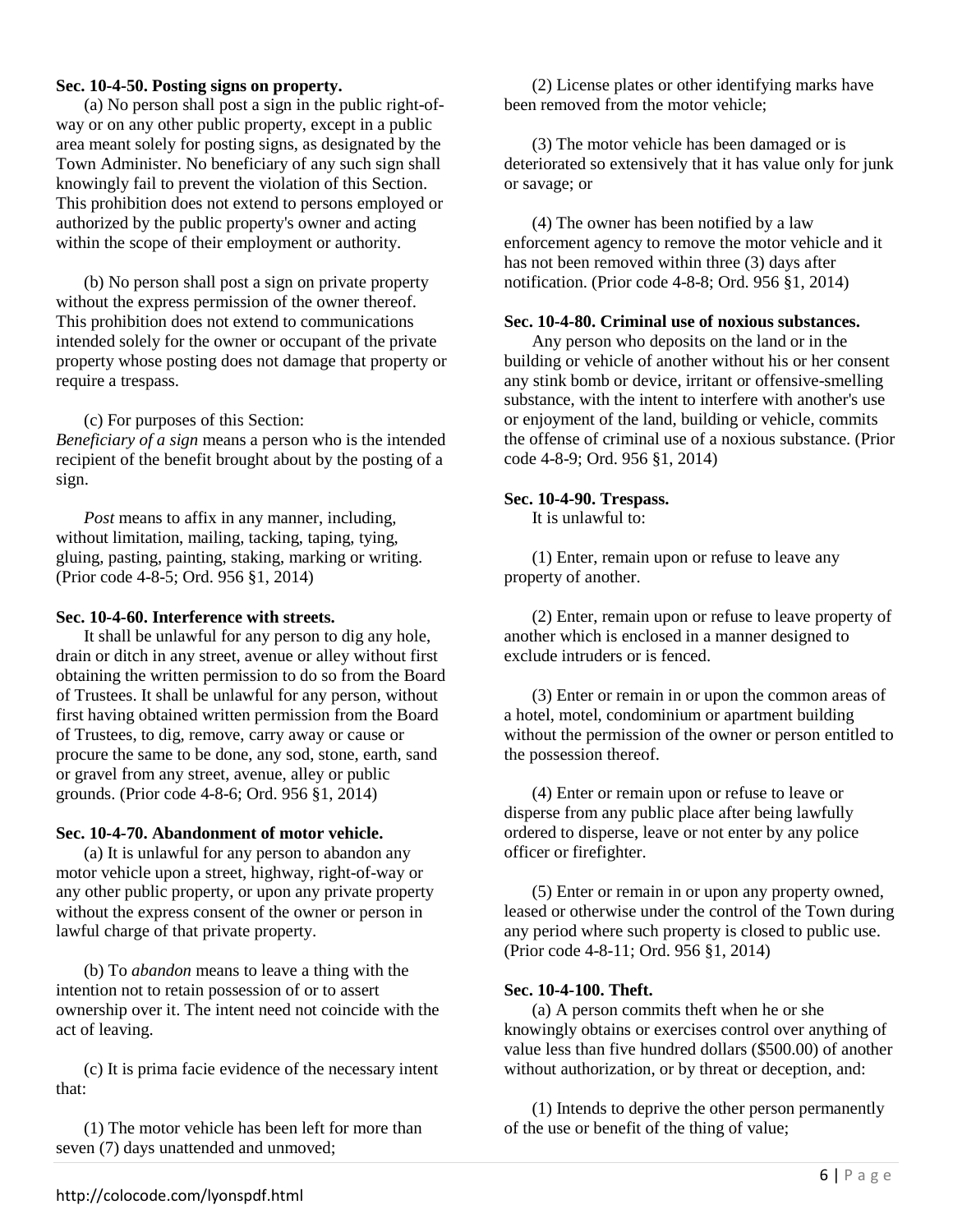(2) Knowingly uses, conceals or abandons the thing of value in such a manner as to deprive the other person permanently of its use or benefit;

(3) Uses, conceals or abandons the thing of value, intending that such use, concealment or abandonment will deprive the other person permanently of its use and benefit; or

(4) Demands any consideration to which he is not legally entitled as a condition of restoring the thing of value to the other person.

(b) For purposes of this Section, a *thing of value* is that of another if anyone other than the defendant has a possessory or proprietary interest therein. (Prior code 4- 8-13; Ord. 956 §1, 2014)

## **Sec. 10-4-110. Criminal mischief.**

(a) It is unlawful for any person to knowingly damage the real or personal property of one (1) or more other persons, including property owned by the person jointly with another person or property owned by the person in which another person has a possessory or proprietary interest, in the course of a single criminal episode, where the aggregate damage to the real or personal property is less than five hundred dollars (\$500.00).

(b) If the Court determines on the record that the underlying factual basis for any conviction of criminal mischief pursuant to this Section involves defacing property, as described in Section 4-8-1(B) of this Code Subsection 10-4-10(b) of this Article, the offender's driver's license shall be revoked as provided in Section 42-2-125, C.R.S. (Prior code 4-8-14; Ord. 956 §1, 2014)

## **ARTICLE 5**

## **Public Peace and Order**

## **Sec. 10-5-10. Assault.**

A person commits assault if he or she intentionally, knowingly or recklessly causes bodily injury to another person, or with criminal negligence causes bodily injury to another person by means of a deadly weapon. As used in this Section, *bodily injury* means physical pain, illness or any impairment of physical or mental condition. (Prior code 4-5-1; Ord. 956 §1, 2014)

## **Sec. 10-5-20. Disorderly conduct.**

A person commits disorderly conduct if he or she intentionally, knowingly or recklessly:

(1) Makes a coarse and obviously offensive utterance, gesture or display in a public place and the

utterance, gesture or display tends to incite an immediate breach of the peace.

(2) Makes unreasonable noise in a public place or near a private residence that he has no right to occupy.

(3) Fights with another person in a public place except in an amateur or professional contest of athletic skill.

(4) Not being a peace officer, discharges a firearm in a public place except when engaged in lawful target practice or hunting.

(5) Not being a peace officer, displays a deadly weapon, displays any article used or fashioned in a manner to cause a person to reasonably believe that the article is a deadly weapon, or represents verbally or otherwise that he or she is armed with a deadly weapon in a public place in a manner calculated to alarm. (Prior code 4-5-2; Ord. 956 §1, 2014)

## **Sec. 10-5-30. Harassment.**

(a) A person commits harassment if, with the intent to harass, annoy or alarm another person, he or she:

(1) Strikes, shoves, kicks or otherwise touches a person or subjects him or her to physical contact;

(2) In a public place, directs obscene language or makes an obscene gesture to or at another person;

(3) Follows a person in or about a public place;

(4) Initiates communication with a person, anonymously or otherwise by telephone, telephone network, data network, text message, instant message, computer, computer network or computer system in a manner intended to harass or threaten bodily injury or property damage, or makes any comment, request, suggestion or proposal by telephone, computer, computer network or computer system that is obscene;

(5) Makes a telephone call or causes a telephone to ring repeatedly, whether or not a conversation ensures, with no purpose of legitimate conversation;

(6) Repeatedly insults, taunts, challenges, or makes communications in offensively coarse language to, another in a manner likely to provoke a violent or disorderly response; or

(7) Makes repeated communications at inconvenient hours that invade the privacy of another and interfere in the use and enjoyment of another's home or private residence or other private property.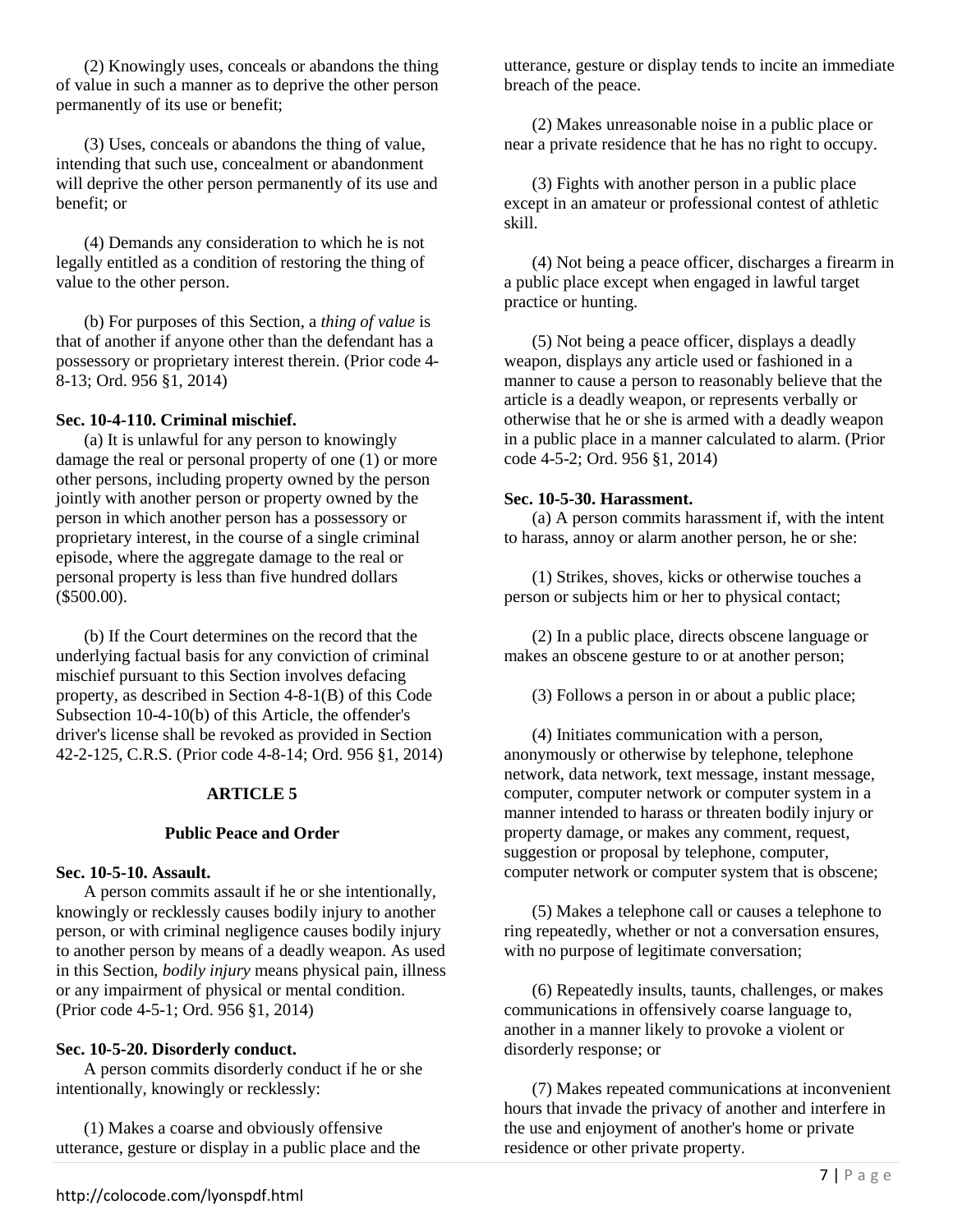(b) As used in this Section, unless the context otherwise requires, *obscene* means a patently offensive description of ultimate sexual acts or solicitation to commit ultimate sexual acts, whether or not said ultimate sexual acts are normal or perverted, actual or simulated, including masturbation, cunnilingus, fellatio, anilingus or excretory functions.

(c) Any act prohibited by Paragraph (a)(4) above may be deemed to have occurred or to have been committed at the place at which the telephone call, electronic mail or other electronic communication was either mad or received. (Prior code 4-5-3; Ord. 956 §1, 2014)

## **Sec. 10-5-40. Disrupting lawful assembly.**

A person commits disrupting lawful assembly if, intending to prevent or disrupt any lawful meeting, procession or gathering, he or she significantly obstructs or interferes with the meeting, procession or gathering by physical action, verbal utterance or other means. (Prior code 4-5-6; Ord. 956 §1, 2014)

## **Sec. 10-5-50. Loitering.**

(a) The term *loiter* means to be dilatory, to stand idly around, to linger, delay or wander about, or to remain, abide or tarry in a public place.

(b) It shall be unlawful to, with intent to interfere with or disrupt the school program or with intent to interfere with or endanger schoolchildren, loiter in a school building or on school grounds or within one hundred (100) feet of school grounds when persons under the age of eighteen (18) are present in the building or on the grounds, not having any reason or relationship involving custody of, or responsibility for, a pupil, or any other specific, legitimate reason for being there, and having been asked to leave by a school administrator or his or her representative or by a peace officer.

(c) It shall be an affirmative defense that the defendant's acts were lawful and he or she was exercising his or her rights of lawful assembly as part of a peaceful and orderly petition for the redress of grievances, either in the course of labor disputes or otherwise. (Prior code 4-5-7; Ord. 956 §1, 2014)

## **Sec. 10-5-60. Desecration of venerated objects.**

(a) A person commits desecration of venerated objects if he or she intentionally desecrates any public monument, structure or place of worship or burial, or desecrates in a public place any object of veneration by the public or substantial segment thereof.

(b) The term *desecrate* means defacing, damaging, polluting or otherwise physically mistreating in any way that the defendant knows will outrage the sensibilities of persons likely to observe or discover his or her action or its result. (Prior code 4-5-8; Ord. 956 §1, 2014)

## **Sec. 10-5-70. Throwing missiles.**

Any person who intentionally projects any missiles at or against any vehicle or equipment designed for transportation, at or against any building, tree or other private or public property or at any person in any public way or place shall be guilty of throwing missiles. (Prior code 4-5-11; Ord. 956 §1, 2014)

## **Sec. 10-5-80. Hindering transportation.**

It is unlawful to knowingly and without lawful authority forcibly stop and hinder the operation of any vehicle used in providing transportation services of any kind to the public or to any person, association or corporation. (Prior code 4-5-12; Ord. 956 §1, 2014)

## **Sec. 10-5-90. Menacing.**

It is unlawful to, by threat or physical action, knowingly place or attempt to place another person in fear of imminent serious bodily injury. (Prior code 4-5- 19; Ord. 956 §1, 2014)

## **Sec. 10-5-100. Reckless endangerment.**

It is unlawful to recklessly engage in conduct which creates a risk of serious bodily injury to another person. (Prior code 4-5-20; Ord. 956 §1, 2014)

## **Sec. 10-5-110. Interference at educational institutions.**

(a) No person shall, on or near the premises or facilities of any educational institution, willfully deny to students, school officials, employees and invitees:

(1) Lawful freedom of movement on the premises.

(2) Lawful use of the property or facilities of the institution.

(3) The right of lawful ingress and egress to and from the institution's physical facilities.

(b) No person shall, on the premises of any educational institution or at or in any building or other facility being used by any educational institution, willfully impede the staff or faculty of such institution in the lawful performance of their duties, or willfully impede a student of the institution in the lawful pursuit of his or her educational activities, through the use of restraint, abduction, coercion, intimidation or interference or when force or violence is present or threatened.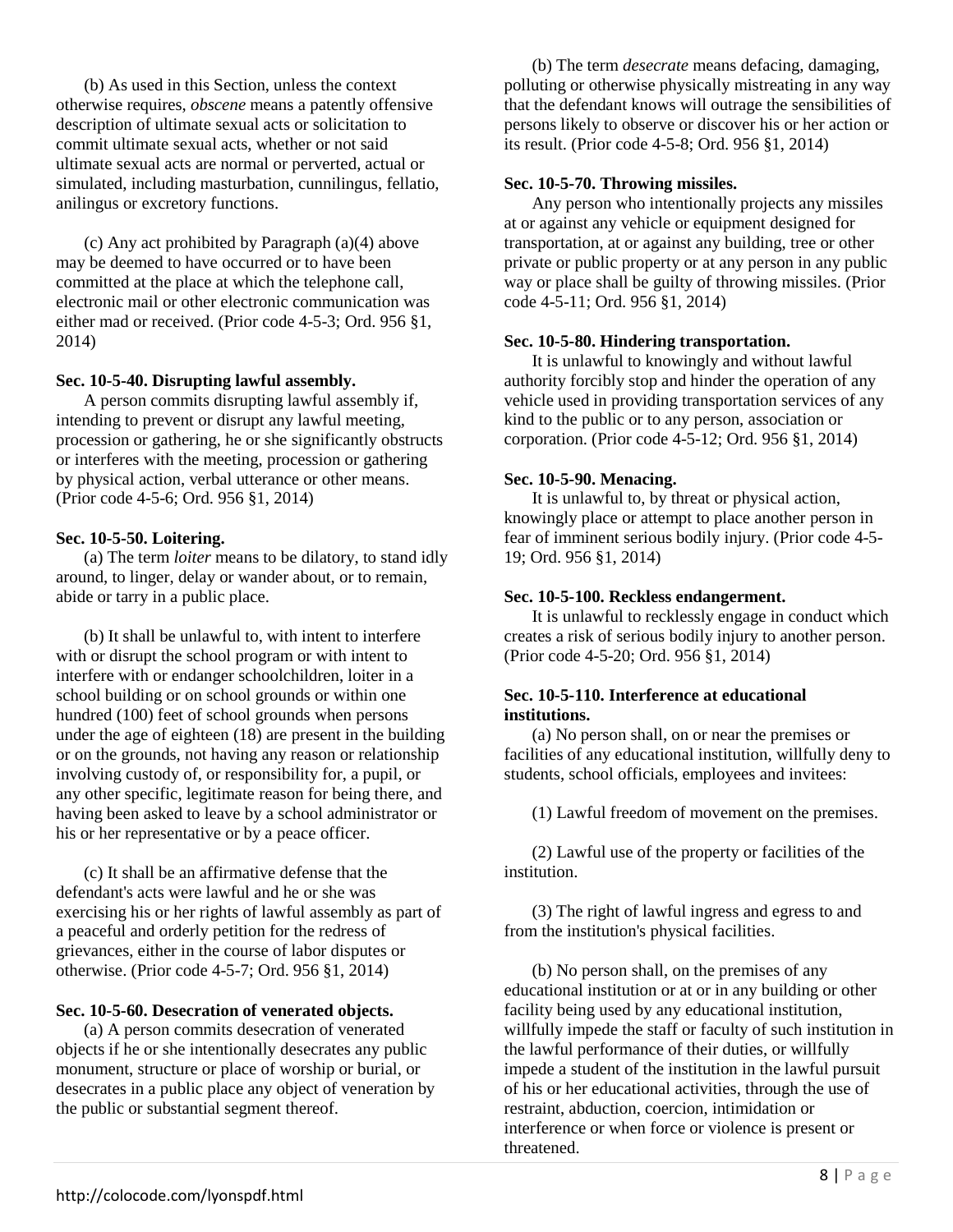(c) No person shall willfully refuse or fail to leave the property of, or any building or other facility used by, any educational institution upon being requested to do so by the chief administrative officer, his or her designee or a police officer, if such person is committing, threatens to commit or incites others to commit any act which would disrupt, impair, interfere with or obstruct the lawful missions, processes, procedures or functions of the institution. (Prior code 4-5-21; Ord. 956 §1, 2014)

## **ARTICLE 6**

#### **Minors**

### **Sec. 10-6-10. Curfew.**

It shall be unlawful for any person under the age of eighteen (18) years to be or remain in or upon any street, alley, park, playground, schoolyard or other public area subsequent to the hour of 11:00 p.m., or prior to the hour of 5:00 a.m., Sunday through Thursday of each week, or subsequent to the hours of 12:00 a.m. (midnight) on Friday and Saturday and prior to 5:00 a.m., of the following day; provided, however, that the provisions of this Section do not apply to a minor who is:

(1) Engaged in lawful employment;

(2) Accompanied by the parent, guardian or other person of the age of twenty-one (21) years, having permission of the parent or guardian to have the custody and care of such minor;

(3) Accompanied by any person between the ages of eighteen (18) years and twenty-one (21) years having in his or her possession written permission from the parent or guardian to have the care or custody of such child; or

(4) Upon an emergency errand or legitimate business directed by the parent, guardian or other adult person having the care and custody of the minor. (Prior code 4- 10-1; Ord. 956 §1, 2014)

## **Sec. 10-6-20. Duty of parent, guardian or other person.**

It shall be unlawful for any parent, guardian or other person having care or custody of any person under the age of eighteen (18) years to knowingly allow or permit any such person to violate any provisions of this Article. (Prior code 4-10-2; Ord. 956 §1, 2014)

## **Sec. 10-6-30. Wrongs to children.**

It shall be unlawful for any person having the care, custody, control or confidence of or influence over any child to willfully cause or commit the life of such child to be in danger or the health of such child to be injured

or the morals of such child to be impaired; to willfully cause or permit such child to be placed in such a situation, business or occupation that his or her life, health or morals shall be in danger; to willfully abandon such child; or to torture, torment cruelly punish or willfully or negligently deprive of necessary food, clothing or shelter or in any other manner injure such child unnecessary. (Prior code 4-10-3; Ord. 956 §1, 2014)

### **Sec. 10-6-40. Aiding and abetting.**

It shall be unlawful for any person to knowingly permit any minor child to aid, abet or encourage in, or to approve, encourage, allow, permit, tolerate or consent to violations by any minor child, of any provisions of this Section or any ordinance of the Town. (Prior code 4-10- 3; Ord. 956 §1, 2014)

### **Sec. 10-6-50. Encouraging delinquency.**

It shall be unlawful for any person, by any act or neglect to encourage, aid or cause a child to come within the purview of the juvenile authorities. it shall likewise be unlawful for any person, when the license of any child has been suspended or revoked, to permit such child to operate a motor vehicle during the period that such child's driver's license is suspended. (Prior code 4- 10-3; Ord. 956 §1, 2014)

## **Sec. 10-6-60. Loitering and other acts in or about schools.**

It shall be unlawful for any person to loiter, idle, wander, stroll or play in, about or on any public, private or parochial school, college or seminary grounds or buildings, either on foot or in or on any vehicle, without having some lawful business therein or thereabouts, or in connection with such school or the employment thereof, or for any person to:

(1) Annoy, disturb or otherwise prevent the orderly conduct of classes and activities of any such school.

(2) Annoy, disturb, assault or molest and student or employee of such school, college or seminary while in any such school building.

(3) Conduct himself or herself in a lewd, wanton or lascivious manner, speech or behavior, in or about any school building or school grounds.

(4) Park or move a vehicle in the immediate vicinity of or on the grounds of any such school, college or seminary for the purpose of annoying or molesting the students or employees thereof or in an effort to induce, entice or invite the students into such vehicle for immoral purposes. (Prior code 4-10-3; Ord. 956 §1, 2014)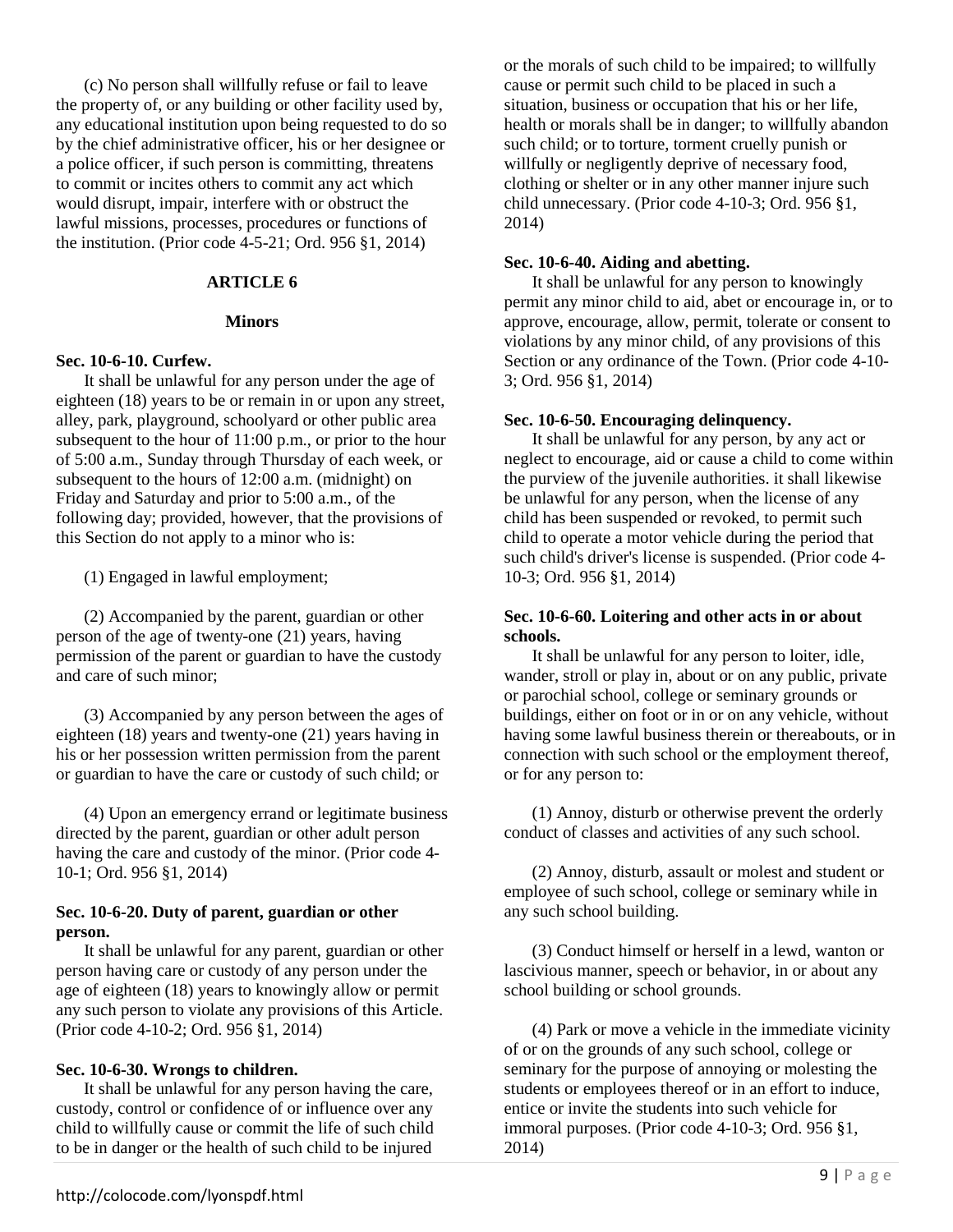## **Sec. 10-6-70. Cigarettes and tobacco products.**

(a) It is unlawful for any person to knowingly furnish to any person who is under eighteen (18) years of age, by gift, sale or any other means, any cigarettes or tobacco products. It shall be an affirmative defense to a prosecution under this Subsection that the person furnishing the cigarettes or tobacco products was presented with and reasonably relied upon a document which identified the person receiving the cigarettes and/or tobacco products as being eighteen (18) years of age or older.

(b) It is unlawful for any person who is under eighteen (18) years of age to purchase or attempt to purchase any cigarettes or tobacco products.

(c) It is unlawful for any person who is under eighteen (18) years of age to possess any cigarettes or tobacco products.

(d) As used in this Section, *tobacco products* means cigars, cheroots, stogies, periques, granulated, plug cut, crimp cut, ready rubbed and other smoking tobacco, snuff, snuff flour, Cavendish, plug and twist tobacco, fine-cut and other chewing tobaccos, shorts, refuse scraps, clippings, cuttings and sweepings of tobacco, and other kinds and forms of tobacco, prepared in such a manner as to be suitable for chewing or for smoking in a pipe or otherwise, or both for chewing and smoking.

(e) The provisions of Subsections (a), (b) and (c) of this Section are designated as noncriminal violations. (Prior code 4-10-4; Ord. 956 §1, 2014)

## **ARTICLE 7**

#### **Alcoholic Beverages**

#### **Sec. 10-7-10. Definitions.**

As used in this Article, unless the context otherwise requires, the following words shall have the meanings ascribed hereafter:

*Establishment* means a business, firm, enterprise, service or fraternal organization, club, institution, entity, group or residence, and any real property, including buildings and improvements, connected therewith, and shall also include any members, employees and occupants associated therewith.

*Ethyl alcohol* means a substance which is or contains ethyl alcohol.

*Possession of ethyl alcohol* means a person that has or holds any amount of ethyl alcohol anywhere on his person, or that a person owns or has custody of ethyl

alcohol, or has ethyl alcohol within his immediate presence and control.

*Private property* means any dwelling and its curtilage which is being used by a natural person for habitation and which is not open to the public, and privately owned real property which is not open to the public. *Private property* shall not include:

a. Any establishment which has or is required to have a license pursuant to Article 46, 47 or 48 of Title 12, C.R.S.;

b. Any establishment which sells ethyl alcohol or upon which ethyl alcohol is sold; or

c. Any establishment which leases, rents or provides accommodations to members of the public generally. (Prior code 4-4-4; Ord. 956 §1, 2014)

## **Sec. 10-7-20. Drinking in streets or other public places.**

It shall be unlawful for any person to drink any fermented malt beverages or malt, vinous or spirituous liquors or to possess an open container of such fermented malt beverages or malt, vinous or spirituous liquors while such person is upon any street, alley, sidewalk, park or other public place within the Town; however, this Section shall not pertain to:

(1) Any person within an establishment licensed to sell any such fermented malt beverages or malt, vinous or spirituous liquors.

(2) Any use for which the Board of Trustees for the Town has issued a special permit. The Board of Trustees may issue such a permit for the consumption and possession of fermented malt beverages or malt, vinous or spirituous liquors with such limitations as to time and area as are appropriate. Such permit may require compliance with all applicable state fermented malt beverage, malt, vinous or spirituous liquor laws and local ordinances; and performance of conditions, including but not limited to proper liability insurance coverage naming the Town as an insured; removal of litter, trash and debris. A failure to comply with any attendant conditions shall constitute a violation of this Section. (Prior code 4-4-3; Ord. 956 §1, 2014)

## **Sec. 10-7-30. Illegal possession or consumption of ethyl alcohol by underage person.**

(a) It is unlawful for any person under the age of twenty-one (21) years of age to possess or consume ethyl alcohol anywhere in the Town. Illegal possession or consumption of ethyl alcohol by an underage person is a strict liability offense.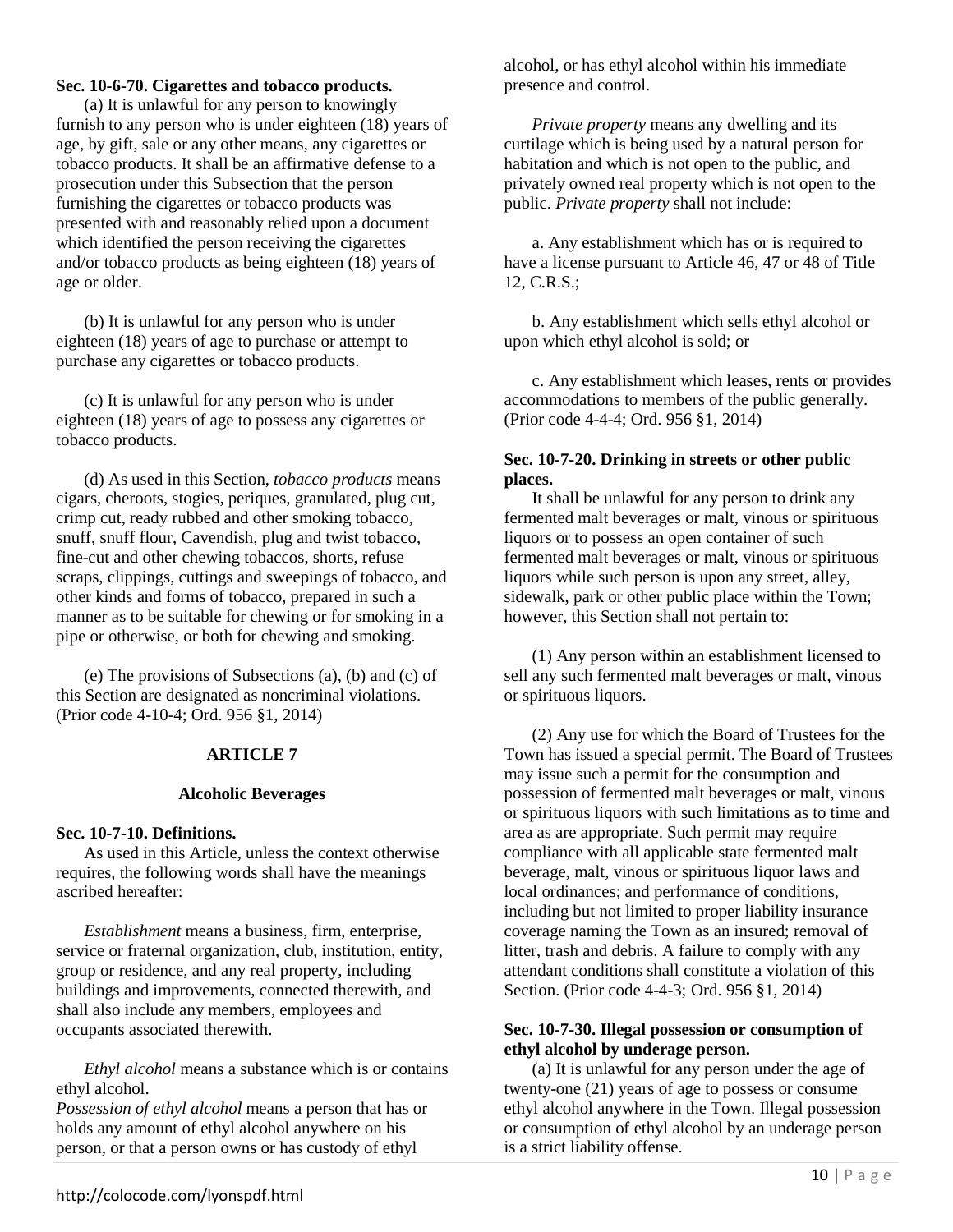(b) It shall be an affirmative defense to the charge that the ethyl alcohol was possessed or consumed by a person under twenty-one (21) years of age under the following circumstances:

(1) While such person was legally upon private property with the knowledge and consent of the owner or legal possessor of such private property and the ethyl alcohol was possessed or consumed with the consent of his or her parent or legal guardian who was present the entire time the ethyl alcohol was possessed or consumed by him or her. Nothing in this Paragraph shall be construed to permit any establishment which is or is required to be licensed pursuant to Article 46, 47 or 48 of Title 12, C.R.S., or any members, employees or occupants of any such establishment to give, provide, make available or sell ethyl alcohol to a person under twenty-one (21) years of age.

(2) Where the possession or consumption of ethyl alcohol takes place for religious purposes protected by the First Amendment to the United States Constitution.

(c) An underage person and one (1) or two (2) other persons shall be immune from criminal prosecution under this Section if they establish the following:

(1) One (1) of the underage persons called 911 and reported that another underage person was in need of medical assistance due to alcohol consumption;

(2) The underage person who called 911 and, if applicable, one (1) or two (2) other persons acting in concert with the underage person who called 911 provided each of their names to the 911 operator;

(3) The underage person was the first person to make the report; and

(4) The underage person and, if applicable, one (1) or two (2) other persons acting in concert with the underage person who made the 911 call remained on the scene with the underage person in need of medical assistance until assistance arrived and cooperated with medical assistance and law enforcement personnel on the scene.

(d) Prima fade evidence of a violation of Subsection (a) above shall consist of:

(1) Evidence that the defendant was under the age of twenty-one (21) years and possessed or consumed ethyl alcohol anywhere in the State; or

(2) Evidence that the defendant was under the age of twenty-one (21) years and manifested any of the characteristics commonly associated with ethyl alcohol intoxication or impairment while present anywhere in the State.

(e) During any trial for a violation of Subsection (a) above, any bottle, can or any other container with labeling indicating the contents of such bottle, can or container shall be admissible into evidence, and the information contained on any label on such bottle, can or other container shall be admissible into evidence and shall not constitute hearsay. The Municipal Judge may consider information upon such label in determining whether the contents of the bottle, can or other container were composed in whole or in part of ethyl alcohol. A label which identifies the contents of any bottle, can or other container as "beer," "ale," "malt beverage," "fermented malt beverage," "malt liquor," "wine," "champagne," "whiskey" or "whisky," "gin," "vodka," "tequila," "schnapps," "brandy," "cognac," "liqueur," "cordial," "alcohol" or "liquor" shall constitute prima facie evidence that the contents of the bottle, can or other container were composed in whole or in part of ethyl alcohol. (Prior code 4-4-4; Ord. 956 §1, 2014)

### **Sec. 10-7-40. Disturbances upon licensed premises.**

(a) It is unlawful for any licensee or employee or agent of such licensee to permit any unlawful disturbance or act of disorderly conduct by any person at the licensed premises.

(b) Any licensee or any employee or agent of such licensee shall, upon learning of any unlawful disturbance or act of disorderly conduct that occurs at the licensed premises, immediately report such acts to law enforcement.

(c) It shall not be a defense that the licensee was not personally present at the licensed premises at the time of any violation of this Section; provided, however, that an employee or agent of the licensee shall not be liable under this Section when not on duty at the licensed premises.

(d) As used in this Section, *licensee* shall mean any person or entity that holds a liquor or beer license pursuant to Article 46, 47 or 48 of Title 12, C.R.S. (Prior code 4-5-13; Ord. 956 §1, 2014)

#### **ARTICLE 8**

#### **Drugs**

**Sec. 10-8-10. Definitions.**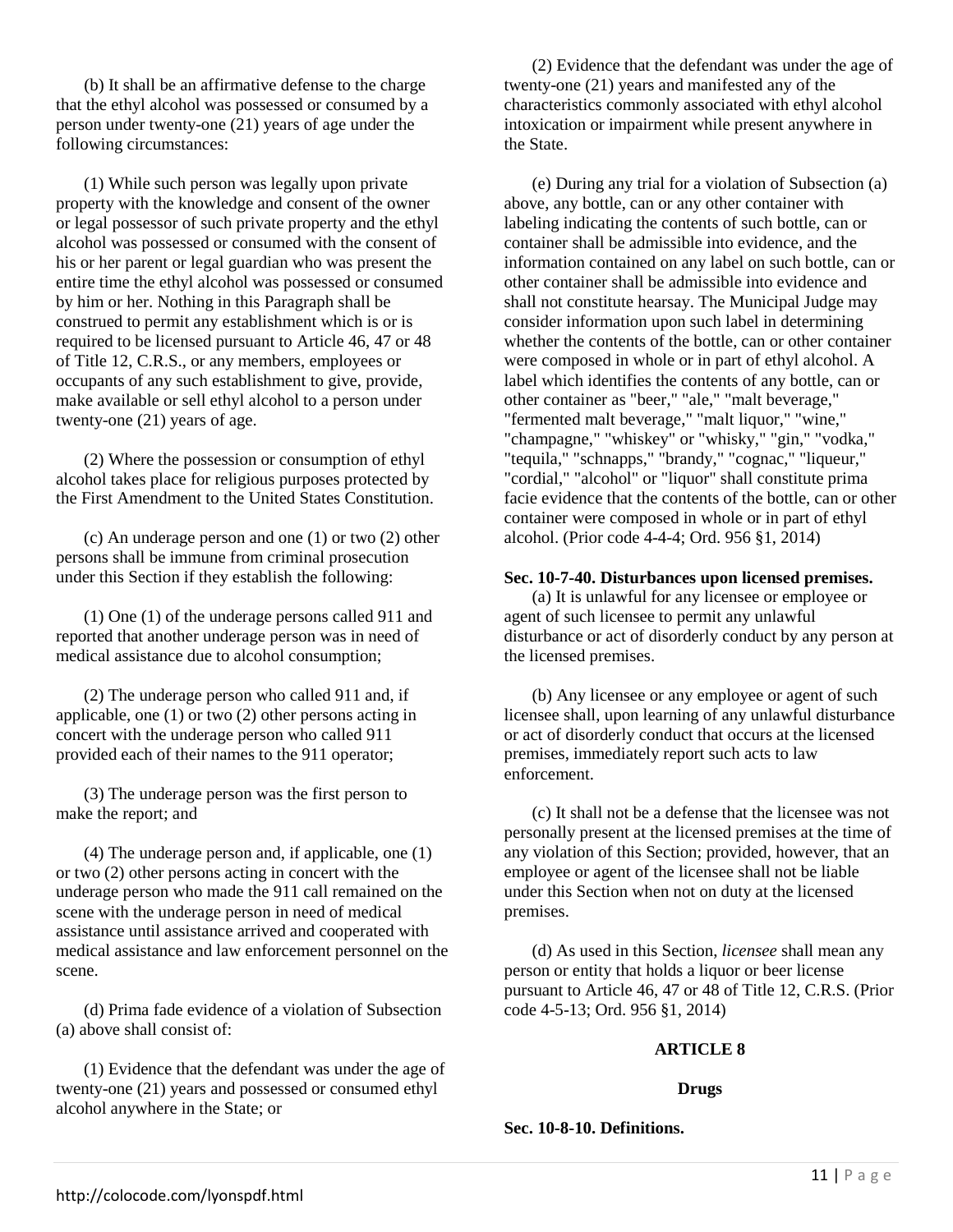For purposes of this Article, the following words shall have the meanings ascribed hereafter:

*Colorado Medical Marijuana Code* means Section 12-43.3-101, et seq., C.R.S.

*Drug paraphernalia* means all equipment, products and materials of any kind which are used, intended for use or designed for use in planting, propagating, cultivating, growing, harvesting, manufacturing, compounding, converting, producing, processing, preparing, testing, analyzing, packaging, repackaging, storing, containing, concealing, injecting, ingesting, inhaling or otherwise introducing into the human body a controlled substance in violation of the laws of the State.

*Drug paraphernalia* includes, but is not limited to:

a. Testing equipment used, intended for use or designed for use in identifying or in analyzing the strength, effectiveness or purity of controlled substances under circumstances in violation of the laws of the State.

b. Scales and balances used, intended for use or designed for use in weighing or measuring controlled substances.

c. Separation gins and sifters used, intended for use or designed for use in removing twigs and seeds from or in otherwise cleaning or refining marihuana.

d. Blenders, bowls, containers, spoons and mixing devices used, intended for use or designed for use in compounding controlled substances.

e. Capsules, balloons, envelopes and other containers used, intended for use or designed for use in packaging small quantities of controlled substances.

f. Containers and other objects used, intended for use or designed for use in storing or concealing controlled substances.

g. Objects used, intended for use or designed for use in ingesting, inhaling or otherwise introducing marihuana, cocaine, hashish or hashish oil into the human body, such as:

1. Metal, wooden, acrylic, glass, stone, plastic or ceramic pipes with or without screens, permanent screens, hashish heads or punctured metal bowls;

2. Water pipes;

3. Carburetion tubes and devices;

4. Smoking and carburetion masks;

5. Roach clips, meaning objects used to hold burning material, such as a marihuana cigarette that has become too small or too short to be held in the hand;

6. Miniature cocaine spoons and cocaine vials;

7. Chamber pipes;

8. Carburetor pipes;

- 9. Electric pipes;
- 10. Air-driven pipes;
- 11. Chillums;
- 12. Bongs; or
- 13. Ice pipes or chillers.

*Marihuana* or *marijuana* means all parts of the plant *Cannabis sativa L.*, whether growing or not, the seeds thereof, the resin extracted from any part of the plant and every compound, manufacture, salt, derivative, mixture or preparation of the plant, its seeds or its resin. It does not include fiber produced from the stalks, oil or cake made from the seeds of the plant, or sterilized seed of the plant which is incapable of germination, if these items exist apart from any other item defined as *marihuana* in this Paragraph. *Marihuana* does not include marihuana concentrate as defined in Section 18-18-102(19), C.R.S.

*Medical marijuana patient* means a person who meets the definition of *patient* under Article XVIII, Section 14(1)(d) of the Colorado Constitution. *Primary care-giver means* a person who meets the definition of *primary care-giver* under Article XVIII, Section 14(1)(d) of the Colorado Constitution.

*Primary residence* means the place that a person, by custom and practice, makes his or her principal domicile and address and to which the person intends to return following any temporary absence, such as a vacation. Residence is evidenced by actual daily physical presence, use and occupancy of the primary residence and the use of the residential address for domestic purposes, such as, but not limited to, slumber, preparation of and partaking of meals, regular mail delivery, vehicle and voter registration or credit, water and utility billing. A person shall be deemed to have only one (1) primary residence. (Prior code 4-9-12, 4-9- 13; Ord. 895 §1, 2011; Ord. 956 §1, 2014)

**Sec. 10-8-20. Possession of marihuana.**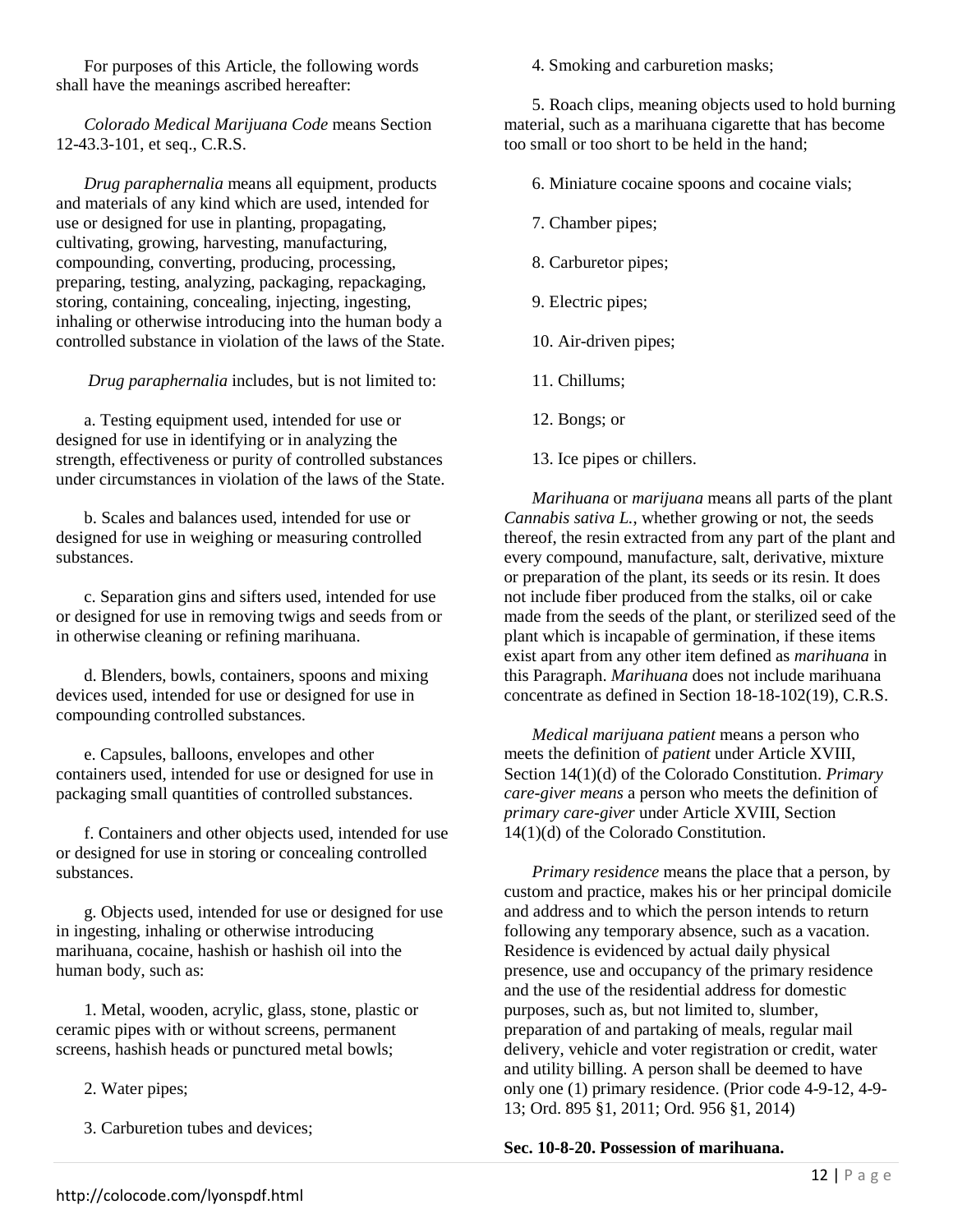(a) It is unlawful for any person to possess not more than one (1) ounce of marihuana.

(b) It shall be unlawful to openly and publicly display, consume or use not more than one (1) ounce of marihuana.

(c) Consumption or use of marihuana shall be deemed possession thereof.

(d) Violation of this Section is a noncriminal offense, subject to the penalties set forth in Section 1-4- 40 of this Code. (Prior code 4-9-12; Ord. 956 §1, 2014)

## **Sec. 10-8-30. Determination of drug paraphernalia.**

In determining whether an object is drug paraphernalia, the Court, in its discretion, may consider, in addition to all other relevant factors, the following:

(1) Statements by an owner or by anyone in control of the object concerning its use.

(2) The proximity of the object to controlled substances.

(3) The existence of any residue of controlled substances on the object.

(4) Direct or circumstantial evidence of the knowledge of an owner, or of anyone in control of the object, or evidence that such person reasonably should know, that it will be delivered to persons who he or she knows or reasonably should know, could use the object to facilitate a violation of the laws of the Town or the State.

(5) Instructions, oral or written, provided with the object concerning its use.

(6) Descriptive materials accompanying the object which explain or depict its use.

(7) National or local advertising concerning its use.

(8) The manner in which the object is displayed for sale.

(9) Whether the owner, or anyone in control of the object, is a supplier of like or related items to the Town for legal purposes, such as an authorized distributor or dealer of tobacco products.

(10) The existence and scope of legal uses for the object in the community.

(11) Expert testimony concerning its use. (Prior code 4-9-13; Ord. 956 §1, 2014)

### **Sec. 10-8-40. Possession of drug paraphernalia.**

(a) A person commits possession of drug paraphernalia if he or she possesses drug paraphernalia and knows or reasonably should know that the drug paraphernalia could be used under circumstances in violation of the laws of the Town or the State.

(b) Violation of this Section is a noncriminal offense, subject to the penalties set forth in Section 1-4- 40 of this Code. (Prior code 4-9-13; Ord. 956 §1, 2014)

### **Sec. 10-8-50. Inhaling toxic vapors.**

(a) No person shall knowingly smell or inhale the fumes of toxic vapors for the purpose of causing a condition of euphoria, excitement, exhilaration, stupefaction or dulled senses of the nervous system, or possess, buy or use any such substance for the purpose of violating or aiding another to violate this Section. This Section does not apply to the inhalation of anesthesia for medical or dental purposes.

(b) As used in this Section, the term *toxic vapors*  means the following substances or products containing such substances: alcohols (methyl, isopropyl, propyl or butyl), aliphatic acetates (ethyl, methyl, propyl or methyl cellosolve acetate), acetone, allyl isothiocyanate, nitrous oxide, benzene, carbon tetrachloride, cyclohexane, Freons (Freon 11 and Freon 12), hexane, methyl ethyl ketone, methyl isobutyl ketone, naphtha, perchlorethylene, toluene, trichloromethane or xylene. Evidence that a container, or similar container, if the label is missing, lists one (1) or more of these substances is prima facie evidence that the substance in such container contains toxic vapors and emits the fumes thereof. (Prior code 4-9-8; Ord. 956 §1, 2014)

## **Sec. 10-8-60. Sale or other provision for intended illegal use.**

It is unlawful for any person knowingly to sell or offer for sale, deliver or give away to any other person any substance releasing toxic vapors, where the seller, offerer or deliverer knows or has reason to believe that such substance will be used for the purpose of inducing a condition of euphoria, excitement, exhilaration, stupefaction or dulled senses of the nervous system. (Prior code 4-9-10; Ord. 956 §1, 2014)

## **Sec. 10-8-70. Cultivation of medical marijuana.**

(a) It shall be unlawful for any person to cultivate, produce or process medical marijuana plants within any residential area in the Town, except for a lawful patient or primary care-giver, as those terms are defined under state law, and provided that: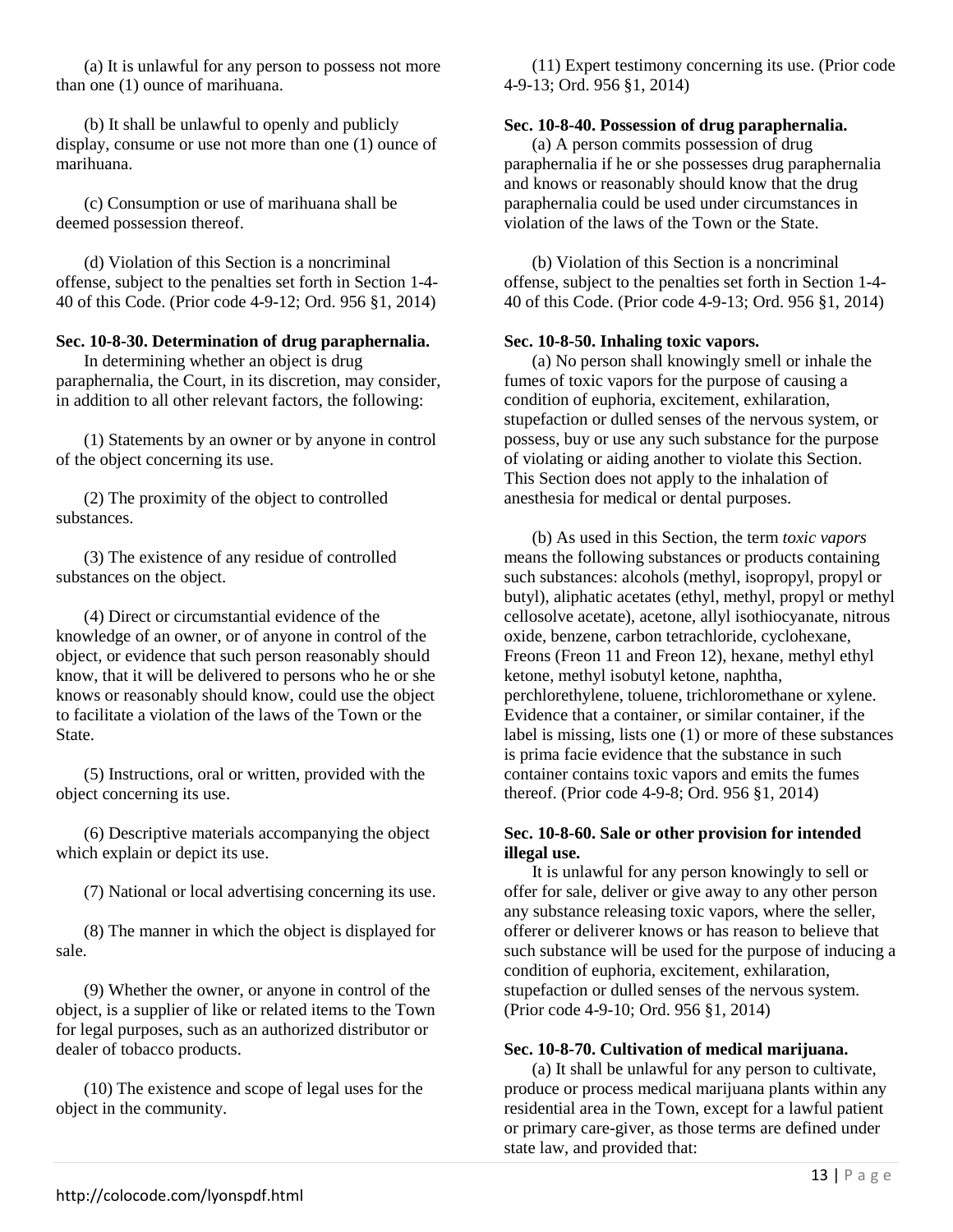(1) The cultivation, production and processing occurs at the primary residence of the patient or the primary care-giver;

(2) The cultivation, production and processing fully comply with all applicable provisions of Article XVIII, Section 14 of the Colorado Constitution, the Colorado Medical Marijuana Code, all implementing regulations, all applicable Town building and safety codes and this Section;

(3) Medical marijuana is not cultivated, produced or processed within any common area of any multi-family or single-family attached residential property without the written permission of all residents of the property;

(4) Medical marijuana is not cultivated, produced or processed in the yard, lot or other area or structure located outside of the primary residence, including but not limited to outdoor gardens, ancillary or accessory buildings, greenhouses, sheds or storage units, unless reasonable security measures are implemented to prevent theft or vandalism, including but not limited to the use of fences, locks, alarms and other security measures as appropriate for the particular location, and to shield the plants from view anywhere outside of the property; and

(5) Medical marijuana is not produced or processed with the use of hazardous chemicals.

(b) It shall be unlawful for patients or primary caregivers to cultivate, produce, possess or process, or permit to be cultivated, produced, possessed or processed, more than the following maximum number of medical marijuana plants within the patient's or primary care-giver's primary residence:

(1) A patient or primary care-giver may cultivate, produce, possess or process, or permit to be cultivated, produced, possessed or processed within the patient's or primary care-giver's primary residence, six (6) medical marijuana plants with three (3) or fewer being mature, flowering plants that are producing a useable form of marijuana for each patient residing in the primary residence. Except as provided herein, the maximum number of medical marijuana plants within a patient's or primary care-giver's primary residence shall not exceed twelve (12) medical marijuana plants, regardless of size or stage of growth or the number of patients residing at the primary residence.

(2) If a patient is authorized by law to grow, cultivate and process medical marijuana in excess of the amounts stated herein, such patient must act in full compliance with all applicable laws, and:

(a) May grow, cultivate and process medical marijuana at his or her primary residence in the amount deemed medically necessary to address the patient's debilitating medical condition; and

(b) May also grow, cultivate and process medical marijuana plants in excess of the limits established herein in those locations within the Town where a medical marijuana center or optional premises cultivation operation may be licensed in accordance with Chapter 6, Article 4 of this Code.

(3) In accordance with Section  $25-1.5-106(7)(b)$ , C.R.S., the limits on the number of plants set forth in Paragraphs (1) and

(2) above shall apply regardless of the number of primary care-givers and patients residing in any primary residence.

(c) It shall be unlawful for the cultivation, production, possession or processing of medical marijuana plants within a primary residence to be perceptible to a person of normal sensitivity from the exterior of the primary residence by means including, but not limited to:

(1) Common visual observation, including any form of signage.

(2) Odors, smells, fragrances or other olfactory stimuli generated by the cultivation, production, possession or processing of medical marijuana plants.

(3) Light pollution, glare or brightness of artificial illumination associated with the cultivation, production, possession or processing of medical marijuana plants. (Ord. 895 §2, 2011; Ord. 956 §1, 2014)

## **Sec. 10-8-80. Cultivation of noncommercial marijuana in residential areas.**

(a) It is unlawful for any person to cultivate, produce or process marijuana plants within any residential area within the Town except as provided herein and in Section 10-8-70 above. Marijuana plants may only be cultivated, produced or processed within any residential area if:

(1) The cultivation, production and processing fully complies with all applicable provisions of Article XVIII, Section 14 and Section 16 of the Colorado Constitution, the Colorado Medical Marijuana Code, all implementing regulations, all applicable Town building and safety codes and this Section;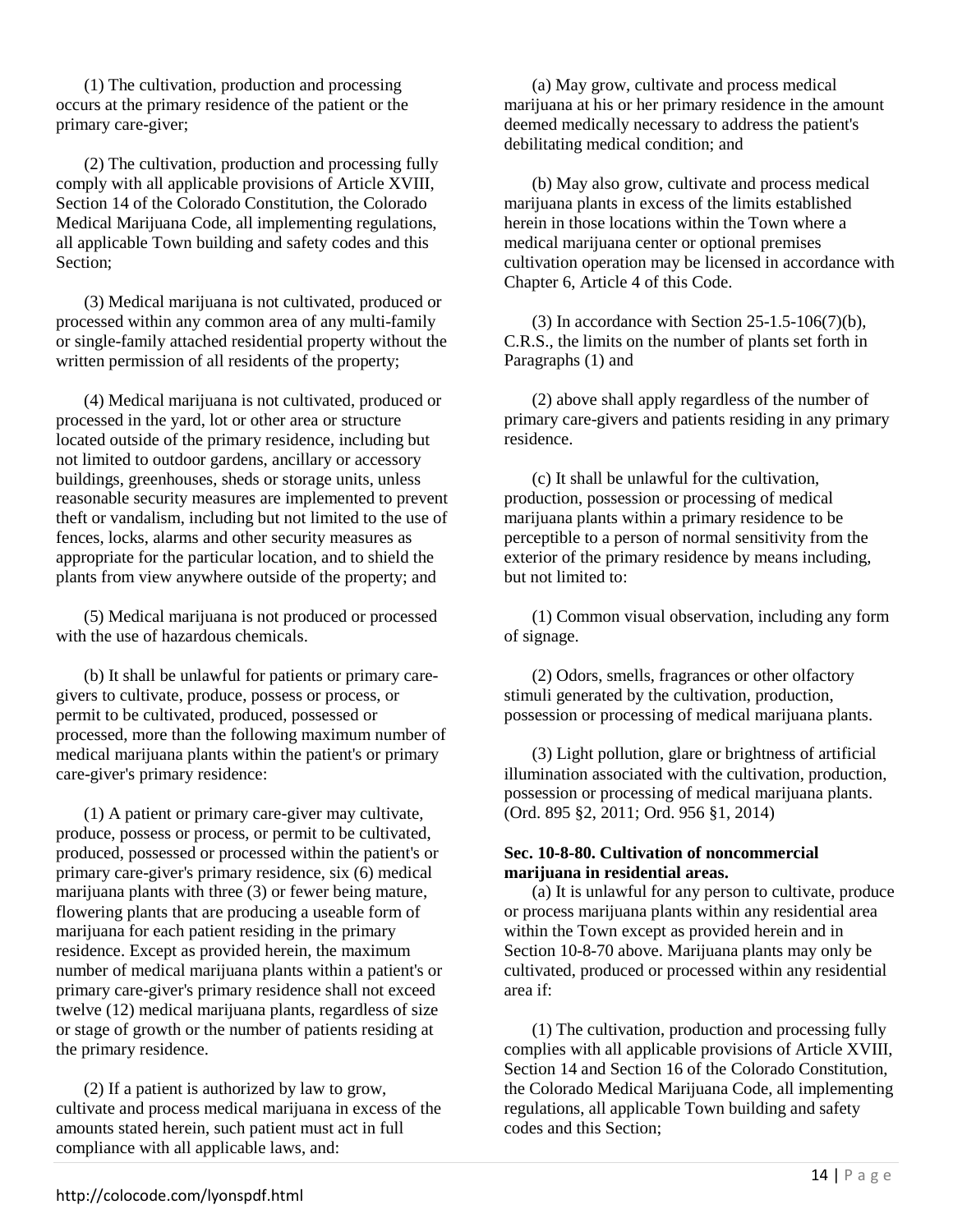(2) Marijuana is not cultivated, produced or processed within any common areas of any multi-family or single-family attached residential property without the written permission of all residents of the property;

(3) Marijuana is not cultivated, produced or processed in any location on any rental property without the written permission of the property owner;

(4) Marijuana is not cultivated, produced or processed in the yard, lot, garden or other area located outside of a residence. Accessory or ancillary buildings, including but not limited to garages, greenhouses, sheds and storage units, may be used only if reasonable security measures are implemented to prevent theft or vandalism, including but not limited to the use of fences, locks, alarms and other security measures as appropriate for the particular location, and to shield the plants from view anywhere outside of the property;

(5) Marijuana is not produced or processed with the use of hazardous chemicals; and

(6) Marijuana grown for personal use is not made available for sale in any manner.

(b) It is unlawful for any person to cultivate, produce, possess or process or permit to be cultivated, produced, possessed or processed, more than six (6) marijuana plants, with no more than three (3) being mature, flowering plants. In no event shall the maximum number of marijuana plants within a residence exceed twelve (12) marijuana plants, regardless of size or stage of growth or the number of residents otherwise allowed to possess and grow marijuana for personal use living at the residence.

(c) It is unlawful for the cultivation, production, possession or processing of marijuana plants within a residence to be perceptible from the exterior of the residence by a person of normal sensitivity and by means, including but not limited to:

(1) Common visual observation, including any form of signage;

(2) Odors, smells, fragrances or other olfactory stimuli generated by the cultivation, production, possession or processing of marijuana plants; or

(3) Light pollution, glare or brightness of artificial illumination associated with the cultivation production, possession or processing.

(d) This Section is not intended to impair and does not supersede or override provisions of any lawful

privately imposed contracts, covenants, conditions or restrictions that are more restrictive regarding the use of a residence for the cultivation, production, possession or processing of marijuana plants. Nothing in this Section is intended to defer to or to permit privately imposed contracts, covenants, conditions or restrictions that would authorize any activity or action prohibited or regulated by this Section. The Town does not and shall not enforce private covenants, except to the extent specifically provided by law. (Ord. 929 §1, 2013; Ord. 956 §1, 2014)

## **ARTICLE 9**

## **Peddlers, Vendors and Solicitors**

#### **Sec. 10-9-10. Invitation by owner or occupant.**

It shall be unlawful for any person to go in, to or upon private residences or commercial establishments in the Town without having been requested or invited so to do by the owner or occupant of said private residence or commercial establishment for the purpose of soliciting orders for the sale of goods, wares and merchandise, including books, pictures, magazines or periodicals, or for the purpose of disposing of, peddling or hawking the same. This Section shall not apply to recognized social or nonprofit organizations. (Prior code 2-3-1; Ord. 956 §1, 2014)

#### **Sec. 10-9-20. Soliciting business on streets.**

It shall be unlawful for any person to solicit or in any manner try to obtain any business of any kind while upon the streets, alleys, sidewalks or other public ways or places within the corporate limits of the Town. For the purposes of this Section, *soliciting* means attempting to obtain tenants or patronage for cottages, hotels, restaurants or other places of business of any kind or nature, and also attempting to sell any article or obtain customers for any business of any kind; however, this Section shall not apply to the use of vehicles with the name written or printed thereon of any hotel or resort, to signs attached to licensed vehicles used for transportation, or to signs attached to buildings where said signs may project into the streets or sidewalks but are not in conflict with other sections of this Code. (Prior code 2-3-2; Ord. 956 §1, 2014)

#### **Sec. 10-9-30. Garage, yard and rummage sales.**

It shall be unlawful to operate a garage, yard or rummage sale more than twice in any one (1) calendar year, at the same address, unless there has been compliance with Chapter 6, Article 1 of this Code. This Section shall not apply to recognized social, civic or nonprofit organizations. (Prior code 2-3-3; Ord. 956 §1, 2014)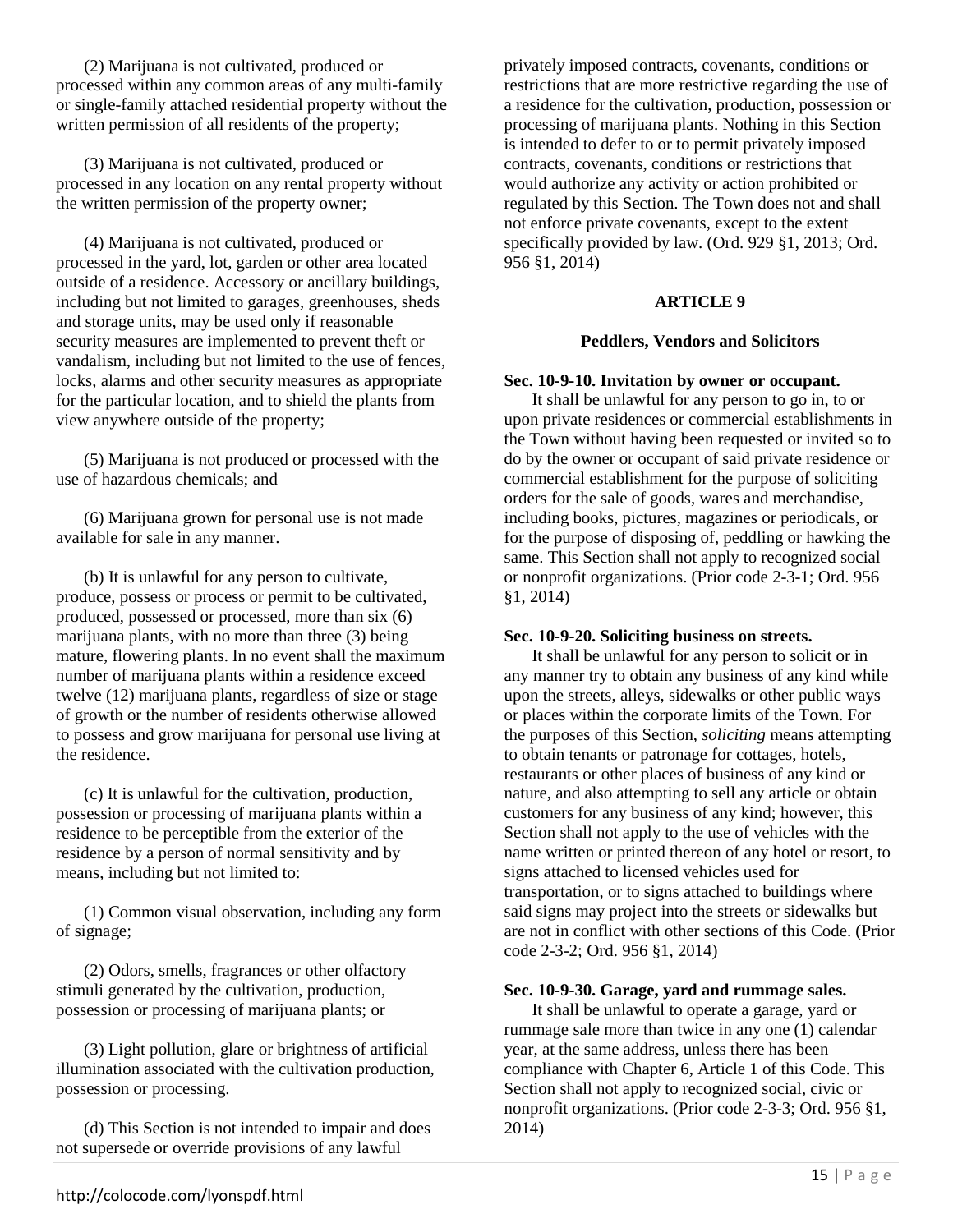## **ARTICLE 10**

### **Weapons**

## **Sec. 10-10-10. Concealed weapons.**

(a) It is unlawful for any person to knowingly:

(1) Carry a knife concealed on or about his or her person; or

(2) Carry a firearm concealed on or about his or her person.

(b) It shall not be an offense if the defendant was:

(1) A person in his or her own dwelling or place of business or on property owned or under his or her control at the time of the act of carrying.

(2) A person in a private automobile or other private means of conveyance who carries a weapon for lawful protection of such person's or another's person or property while traveling.

(3) A person who, at the time of carrying a concealed weapon, held a properly issued permit to carry a concealed weapon under the authority granted them by the State.

(4) A peace officer, as described in Section 16-2.5- 101, C.R.S., when carrying a weapon in conformance with the policy of the employing agency.

(5) A United States probation officer or a United States pretrial services officer while on duty and serving in the State under the authority of rules and regulations promulgated by the judicial conference of the United States.

(c) As used in this Section, the term *knife* means any dagger, dirk, knife or stiletto with a blade over three and one-half (3½) inches in length, or any other dangerous instrument capable of inflicting cutting, stabbing or tearing wounds, but does not include a hunting or fishing knife carried for sports use. The issue that a knife is a hunting or fishing knife must be raised as an affirmative defense. (Prior code 4-5-10; Ord. 956 §1, 2014)

### **Sec. 10-10-20. Discharging of bows and other weapons.**

(a) It is unlawful to:

(1) Discharge a projectile from a firearm or gasoperated or mechanically operated gun, except at a target range designated by the Town for the specific type of weapon involved.

(2) Discharge any projectile from or possess any bow, slingshot or crossbow in any Town park or open space.

(3) Discharge any projectile from a bow, crossbow or slingshot in a negligent manner.

(b) This Section shall not apply to the discharge of a bow at a Town-sanctioned event, at the premises and specific location officially designated for the discharge of a bow. (Prior code 4-5-15; Ord. 956 §1, 2014)

## **Sec. 10-10-30. Open carrying of firearms on public property.**

(a) A person commits the offense of unlawful open carrying of a firearm on public property if he or she intentionally, knowingly or recklessly carries a firearm, other than a concealed handgun carried pursuant to a valid permit, on public property.

(b) For purposes of this Section, the term *public property* means all buildings, facilities and portions thereof and all real property:

(1) Owned in whole or in part by the Town or in which the Town has a leasehold interest, whether as lessor or lessee; and

(2) Posted by the Town with a sign at each public entrance notifying the public that the open carrying of firearms is prohibited on the property. (Prior code 4-5- 17; Ord. 956 §1, 2014)

### **Sec. 10-10-40. Unlawful use of weapons.**  It is unlawful to:

(1) Knowingly and unlawfully point a loaded or unloaded firearm or gas-operated or mechanically operated gun in the direction of another person.

(2) Knowingly display or flourish a deadly weapon in a manner calculated to alarm another person.

(3) Knowingly set a loaded gun, trap or device designed to cause an explosion upon being tripped or approached, and leave it unattended by an immediately present competent person.

(4) Have in one's possession a firearm while the person is under the influence of intoxicating liquor or of a controlled substance. Possession of a permit or a temporary emergency permit issued pursuant to state statutes is no defense to a violation of this Paragraph. (Prior code 4-5-18; Ord. 956 §1, 2014)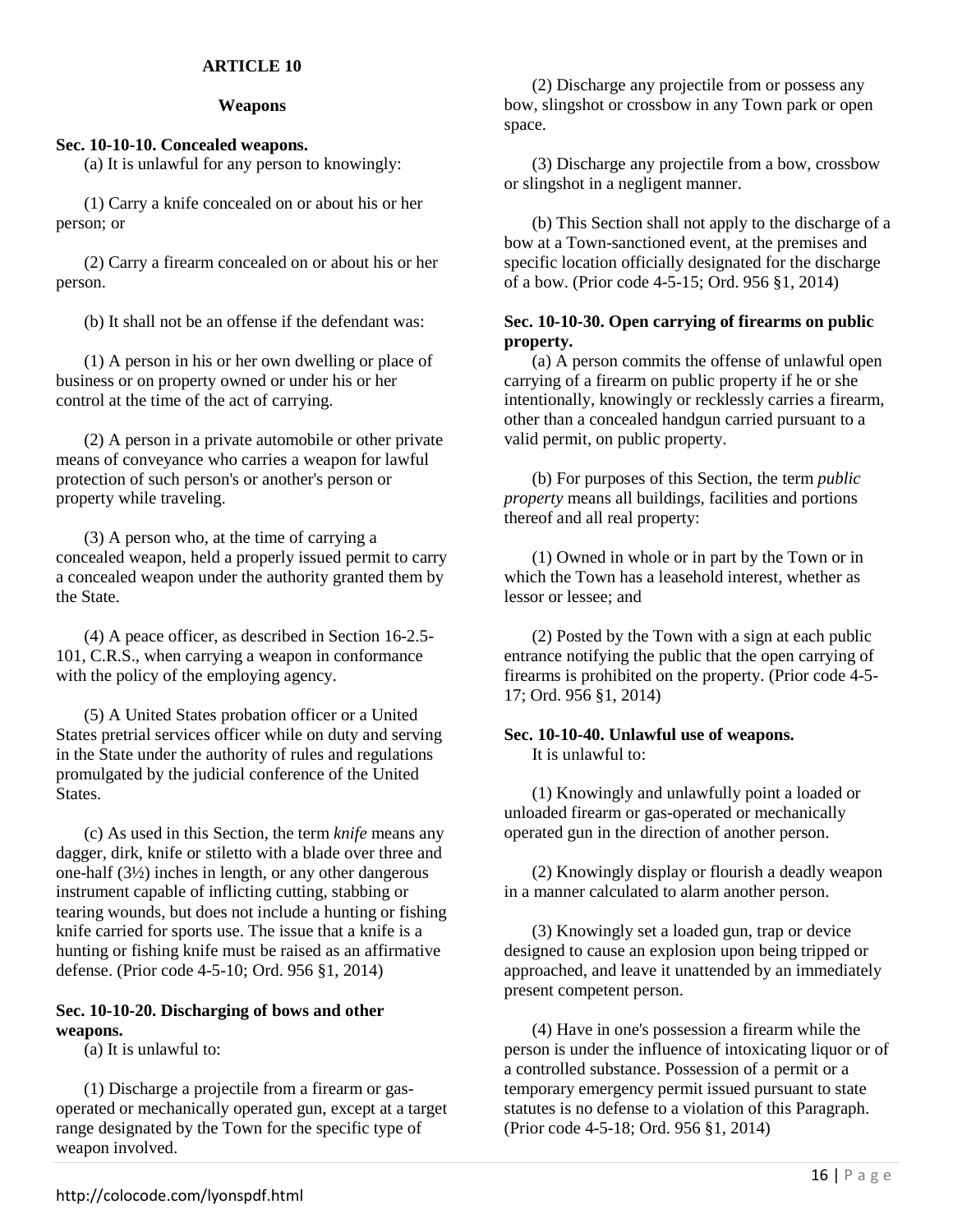## **ARTICLE 11**

### **Noise**

## **Sec. 10-11-10. Unreasonable noise.**

(a) It is unlawful to intentionally, knowingly or recklessly make, permit or assist another to make unreasonable noise in a public place or near a private residence that the person has no right to occupy, which, under all of the circumstances presented, would cause a person of ordinary sensitivities significant annoyance and irritation.

(b) The following noises and circumstances shall be deemed as prima facie unreasonable in the context, however, of the above standards:

(1) Electrically amplified sound audible twenty-five (25) feet from the source of said sound or within a private residence that the person has no right to occupy.

(2) Nonlicensed motor vehicle gasoline engines, nonvehicular gasoline engines and electric tools operated between 10:00 p.m. and 8:00 a.m. and audible twentyfive (25) feet from the source of the sound or within a private residence that the person responsible for the sound has no right to occupy.

(3) Repair or adjustment of a motor vehicle between 10:00 p.m. and 8:00 a.m. which is audible twenty-five (25) feet from the source of the sound or within a private residence that the person responsible for the sound has no right to occupy.

(4) A gathering of persons engaged in loud and continuing activities continuing for a minimum of fifteen (15) minutes between 10:00 p.m. and 8:00 a.m. and audible twenty-five (25) feet from the source of the sound or within a private residence that the person responsible for the sound has no right to occupy.

(c) The provisions of this Section shall not apply to:

(1) Noise generated during a Town-sanctioned event, to include, but not be limited to, Good Old Days.

(2) Noise from emergency signaling devices.

(3) Noise generated by tools or equipment during emergency operations or activities that are reasonably necessary for the public health, safety or welfare. (Prior code 4-5-22; Ord. 956 §1, 2014)

## **Sec. 10-11-20. Use of loudspeakers.**

It shall be unlawful for any person to use any radio, loudspeaker, musical instrument or any noise-making

group or device within the Town for the purpose of vending, advertising or soliciting the sale of any merchandise or tickets of admission to any show or event or for the purpose of attracting attention to any signs or exhibits which are displayed in connection therewith. (Prior code 4-9-4; Ord. 956 §1, 2014)

### **Sec. 10-11-30. Dynamic braking systems.**

(a) It shall be unlawful for any person to engage, activate or otherwise use a dynamic braking system in the operation of a motor vehicle within the Town.

(b) As used in this Section, the term *dynamic braking system* means a device used in the conversion of the motor from an internal combustion engine to an air compressor for the purpose of braking without the use of wheel brakes or as a means of assisting the operation or efficiency of wheel brakes. (Prior code 4-5-16; Ord. 956 §1, 2014)

## **ARTICLE 12**

### **Miscellaneous Offenses**

## **Sec. 10-12-10. Using slugs.**

(a) It is unlawful to use slugs, if:

(1) With intent to defraud the vendor of property or a service sold by means of a coin machine, a person knowingly inserts, deposits or uses a slug in such machine or causes the machine to be operated by any other unauthorized means; or

(2) A person makes, possesses or disposes of a slug with intent to enable him or her to use the slug fraudulently in a coin machine.

(b) For the purposes of this Section, the following definitions shall apply:

*Coin machine* means a coin box, turnstile, vending machine or other mechanical or electronic device or receptacle designed to receive a coin or bill or a certain denomination or token made for the purpose and, in return for the insertion or deposit thereof, to offer, to provide, to assist in providing or to permit the acquisition of property or a public or private service.

*Slug* means any object or article which, by virtue of its size, shape or any other quality, is capable of being inserted, deposited or otherwise used in a coin machine as an improper but effective substitute for a genuine coin, bill or token, and of thereby enabling a person to obtain without valid consideration the property or service sold through the machine. (Prior code 4-9-1; Ord. 956 §1, 2014)